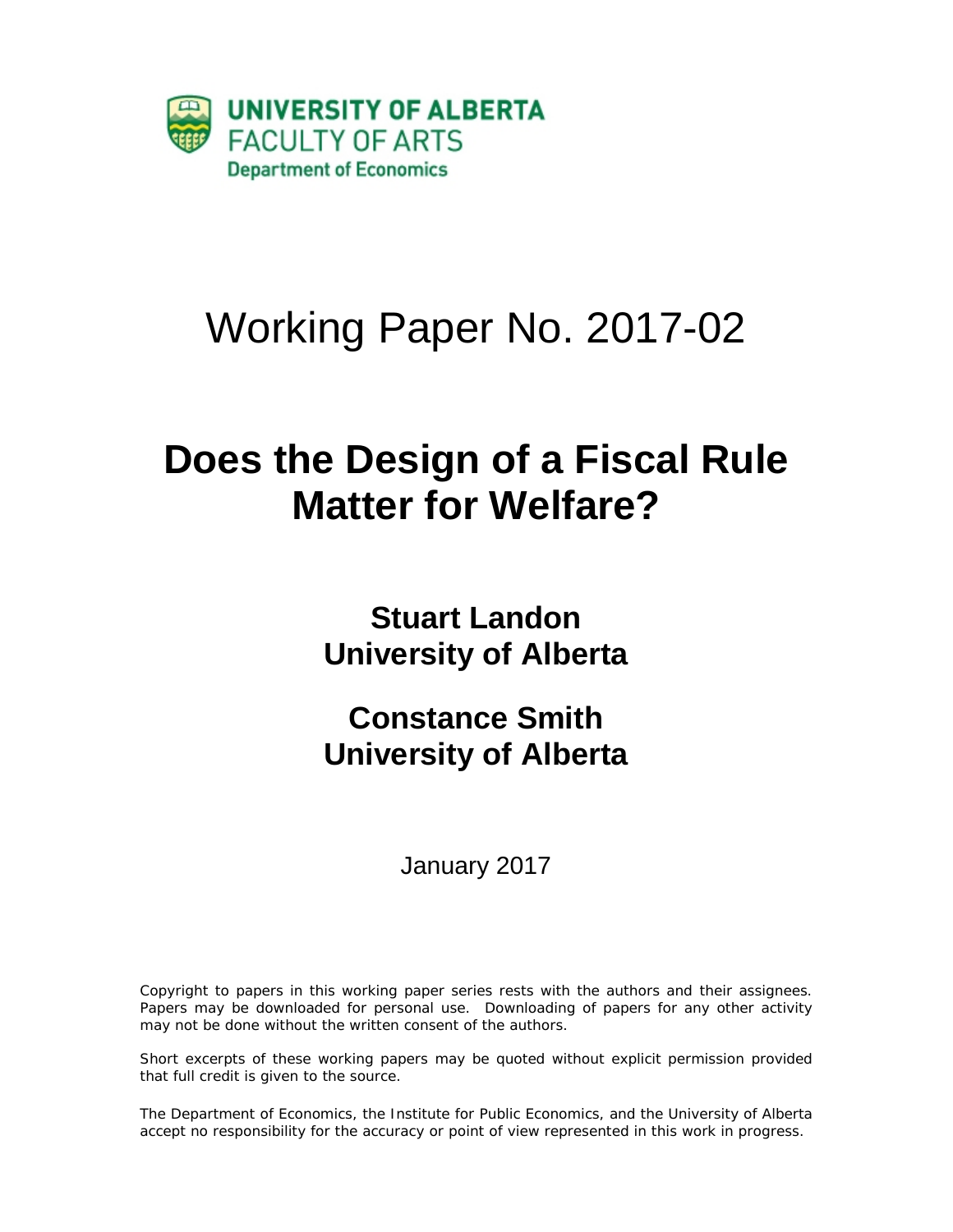### **Does the Design of a Fiscal Rule Matter for Welfare?**

Stuart Landon and Constance Smith

Department of Economics University of Alberta Edmonton, Alberta Canada

January 2017

#### **Abstract**

This study uses Monte Carlo methods to examine the impact on welfare of several types of commonly used fiscal rules. The simulations employ an expected intertemporal welfare function and the parameters from a three-variable structural VAR estimated using data for sixteen European countries. The VAR captures the potential interaction effects between output, government spending and revenue. We find welfare gains from many, but not all, of the fiscal rules. The best rules target a zero structural deficit and cause government spending volatility to fall by about one third. However, a simple rule, where government expenditure is set equal to a one-period ahead forecast of revenue, performs almost as well. In particular, this simple rule yields a welfare gain and a reduction in volatility similar to that of the more complicated zero structural deficit rule adopted by Switzerland and several other countries. Balanced budget rules perform less well than rules that target the structural deficit. A rule that keeps real per capita government spending equal to a constant—a type of rule adopted by some U.S. states—yields relatively low welfare and often leads to significant debt accumulation. These results highlight the importance of the appropriate design of a fiscal rule.

Keywords: fiscal rules; fiscal policy; stabilization; government spending; European economic policy.

JEL codes: E61, E62, E63, H61, H62, H63

For helpful comments on earlier versions of this paper, we thank the editor and three anonymous referees as well as Marcelin Joanis, Lodewijk Smets, Michel Normandin, Mustafa Yeter, Tilman Klumpp, Sebastian Fossati, Valentina Galvani and participants at the August 2014 annual conference of the International Institute for Public Economics in Lugano; the  $12<sup>th</sup>$  Journées Louis-Andre Gerard-Varet meetings at the Université Aix-Marseille, and the 2014 Canadian Economics Association annual conference in Vancouver.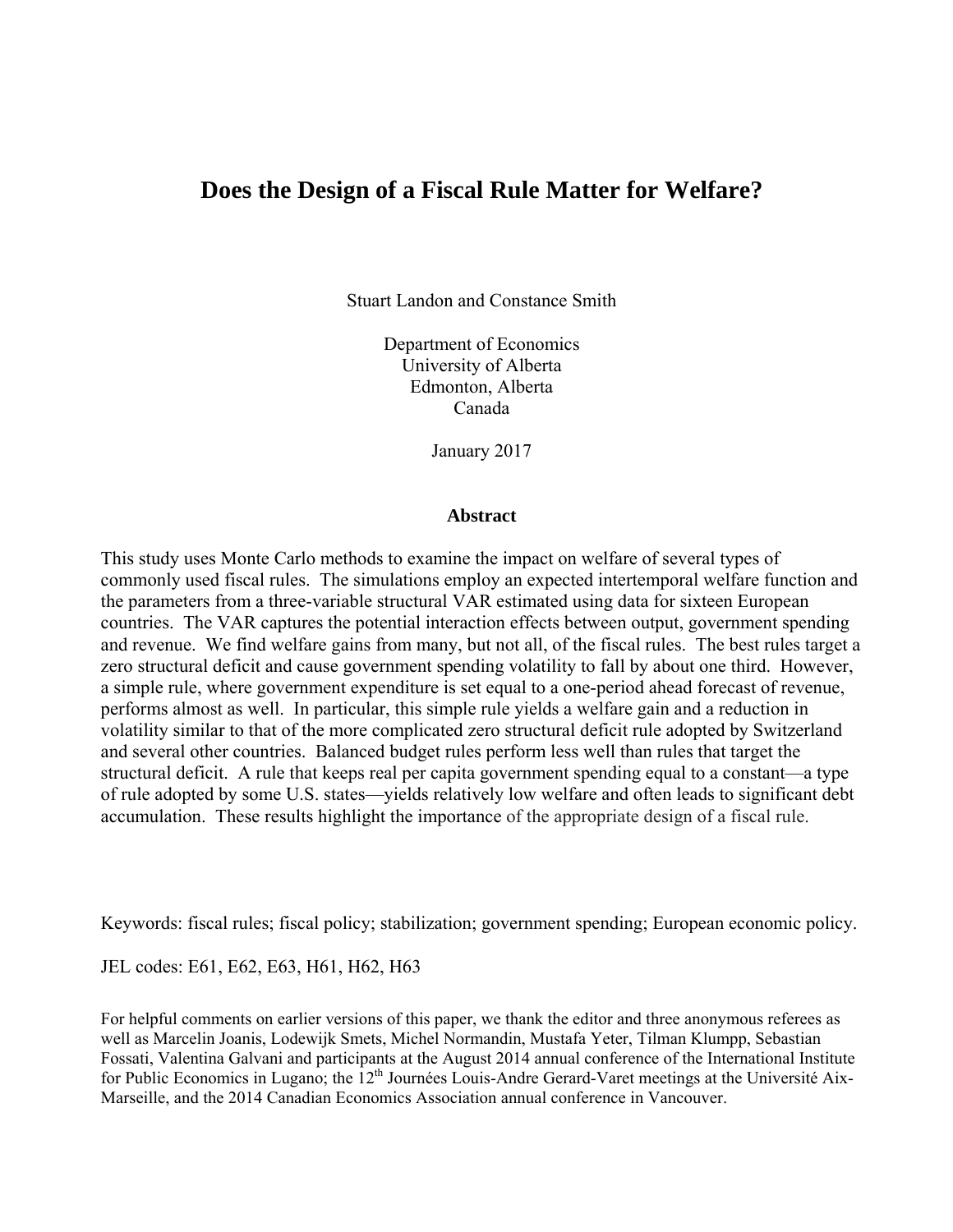#### **1. Introduction**

Over the past decade, a growing number of governments have adopted fiscal rules (Bova et al., 2015). European countries are at the forefront of this trend and, in 2014, 25 European Union member states ratified a "fiscal compact" that commits them to introduce a fiscal rule. While there is a large empirical literature on fiscal rules (see the survey by Auerbach (2013)), there is no consensus on the welfare consequences of rules or whether fiscal rules provide stabilization benefits. This inconclusiveness may be due to differences in the types of rules studied.<sup>1</sup> Our analysis complements the growing empirical literature on fiscal rules by combining estimates for a panel of European countries with simulation methods to evaluate several rule types. We focus on welfare and the ability of a fiscal rule to stabilize government spending while, at the same time, avoiding excessive debt accumulation. The impact of a rule on these factors is found to differ across the rules considered, a result that highlights the importance of fiscal rule design.

One of our principal findings is that with several, but not all, of the commonly-used fiscal rules, it is possible to increase both welfare and government expenditure stability relative to the baseline of discretion. Expenditure volatility is an important issue for governments, not only because unpredictable levels of government services reduce welfare for risk averse individuals, but also because volatility can lead to higher government operating costs (Crain, 2003), and may reduce economic activity by causing greater uncertainty about future returns to capital (Born and Pfeifer, 2014; Fernández-Villaverde et al., 2015). With the best rules, government expenditure volatility is reduced by about a third. The gains are significantly greater when compared to spending under a dysfunctional or "profligate" government scenario, where the government has a spending bias and exhibits restraint only if debt becomes too large. Passarelli and Tabellini (forthcoming) argue that this type of behaviour may explain government expenditure in some countries, and our findings indicate that a well-designed fiscal rule can be particularly helpful in these cases.

Our results also show that a good rule need not be complex. The government of Switzerland employs a rule that sets the level of government spending equal to forecast revenue multiplied by trend output divided by forecast output (Geier, 2011). This rule is relatively complicated – it involves two forecasts and a trend calculation – and yields a welfare gain that is slightly lower than a simpler rule that sets spending equal to trend revenue. An even more straightforward rule, where government spending depends only on a one-period ahead univariate forecast of revenue, yields the same welfare gain as the rule employed by Switzerland. The greater simplicity of the univariate

 1 For a discussion of different types of fiscal rules, procedures and institutions, see Hallerberg et al. (2007), Debrun et al. (2008), and Schaechter et al. (2012).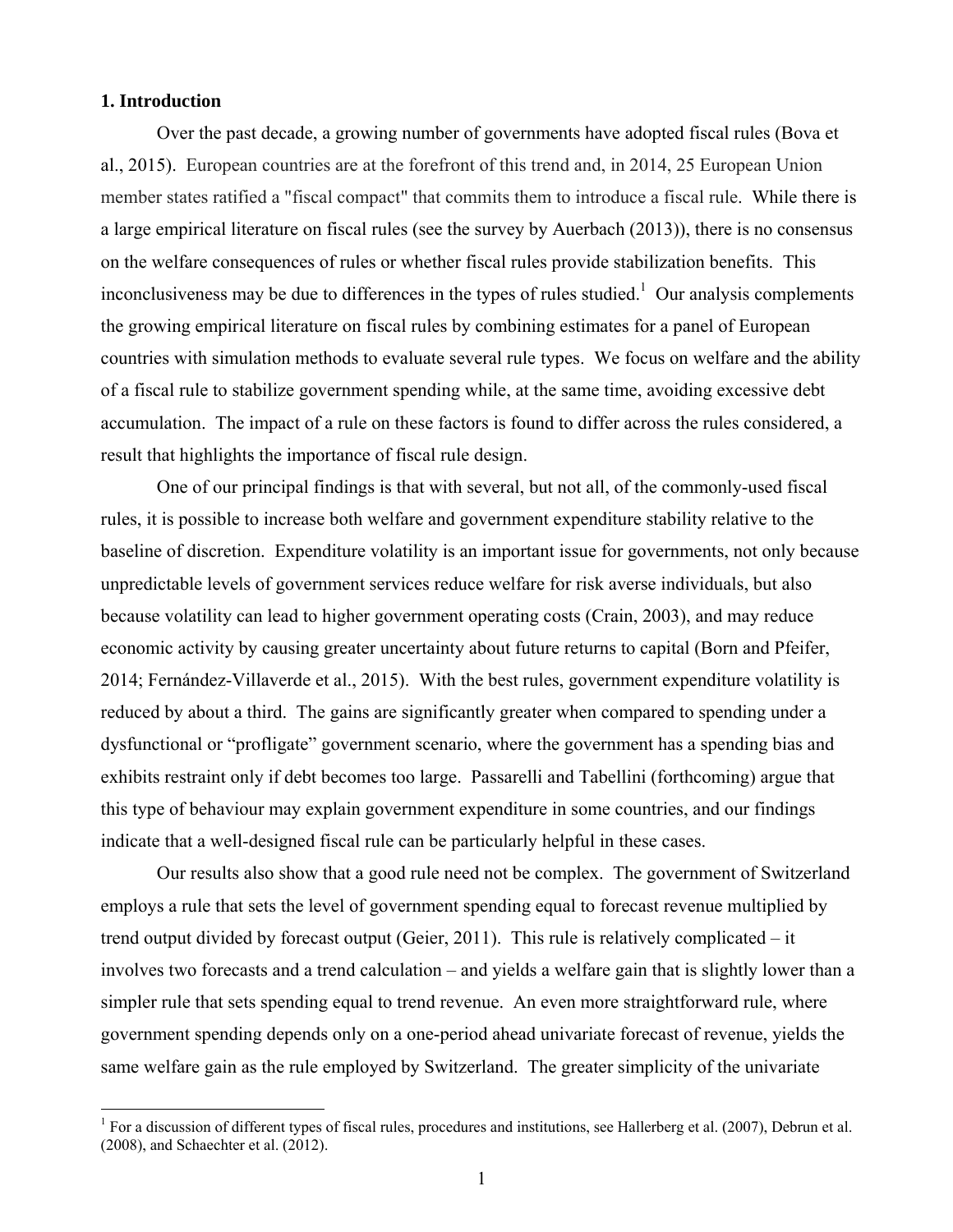forecast-based rule may be a consideration for policymakers who must communicate the form and operation of a rule to the public.

A third major result is that some fiscal rules, although not those that yield the greatest welfare, generate high levels of government debt. The accumulation of considerable debt may be unsustainable if it leads to overly burdensome interest payments, significant interest rate hikes or complete exclusion from capital markets. An example of a fiscal rule that often leads to high debt and lower welfare is a rule that sets government real per capita expenditure equal to a constant, such as the historical average of real per capita government revenue. This type of rule has been employed by some U.S. states.

With the best rules, our findings reveal that government spending responds to changes in revenues, but does not respond so quickly that little expenditure stabilization is provided. A balanced budget rule, where program spending equals observed revenue from the previous period, with any accumulated debt repaid in the following period, prevents excessive debt accumulation, but provides virtually no expenditure stabilization and, as a result, yields lower welfare than most of the other rules.

 As the future paths of output and revenues are unknown when a rule is chosen, we assess the fiscal rules using Monte Carlo simulations. Welfare is given by a standard expected intertemporal utility function in which utility in each period depends on both the level and volatility of government spending and private consumption, where the latter depends on total output and government revenue. The interaction between output, government revenue and government spending is represented by a three-variable structural vector autoregression (VAR). Given the impetus toward reform of fiscal institutions in Europe, we estimate the parameters of the structural VAR using a panel of data for sixteen European countries. The welfare gain from a rule is quantified by comparing expected welfare under the rule to expected welfare when government spending and private consumption are simulated using the estimates of a structural VAR – interpreted as the baseline *discretionary* policy.

Many studies have examined the operation of fiscal rules in U.S. states, some of which have employed fiscal rules since the 1800s. These studies typically focus on a specific type of rule — a balanced budget rule — and emphasize the technical and political characteristics of various forms of balanced budget rules and the effect of these on the size and persistence of state budget deficits (Poterba, 1995; Bohn and Inman, 1996; Hou and Smith, 2010; Smith and Hou, 2013). In Europe, concern about debt growth in the euro area has led to a number of studies on the efficacy of fiscal rules (Brück and Zwiener, 2006; Hauptmeier et al., 2011; Maltritz and Wuste, 2015; Grembi et al., 2016). Some studies find that fiscal rules reduce government expenditure volatility (Badinger, 2009;

2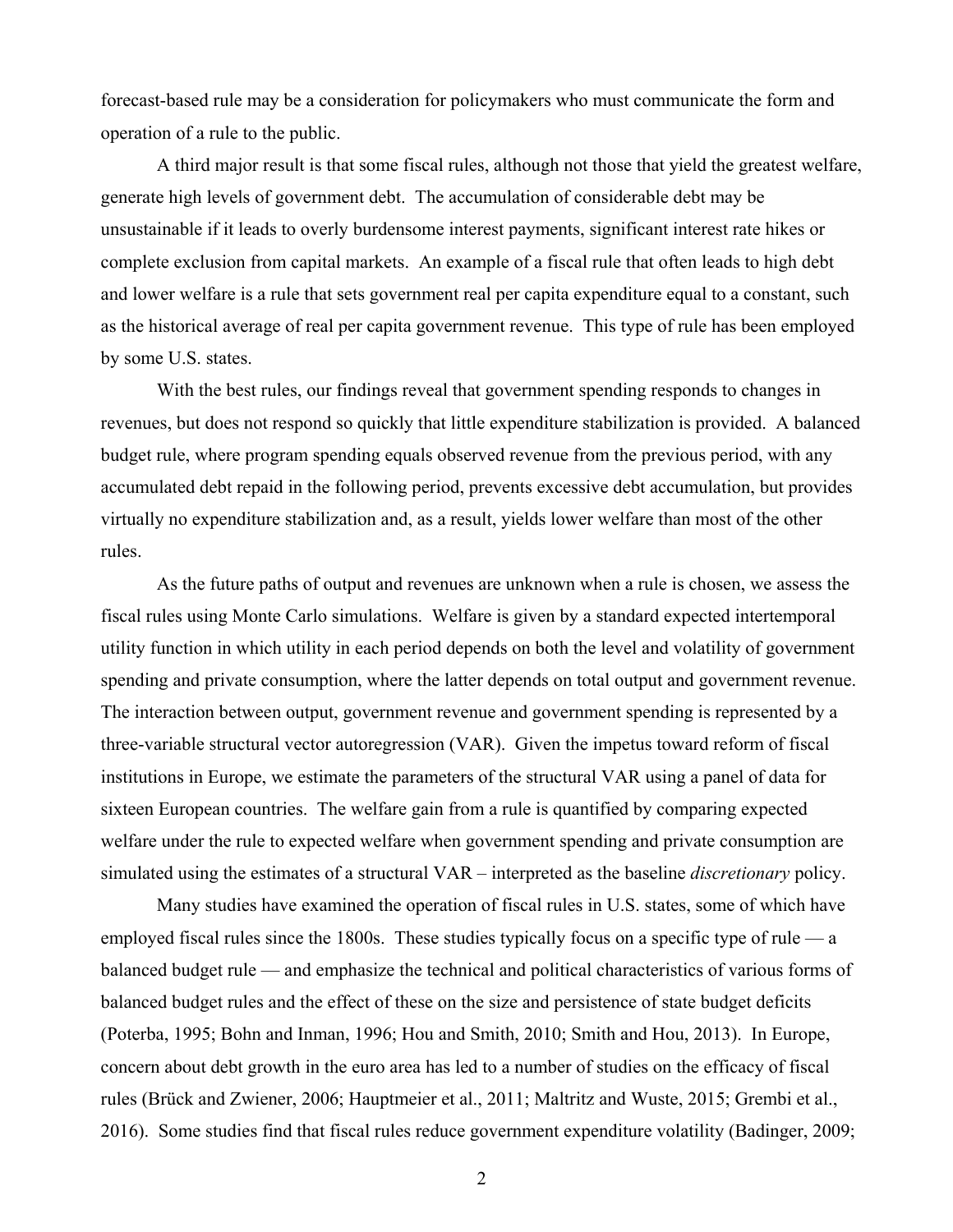Holm-Hadulla et al., 2012), but others conclude that rules lead to an increase in volatility (Bayoumi and Eichengreen, 1995; St. Clair, 2012; Staley, 2015). While the existing empirical studies are useful to assess the prudence (or lack thereof) of specific fiscal outcomes over particular historical periods, a key innovation of our study is that, through the use of empirical estimates and simulation methods, we can simulate the performance of any type of fiscal rule under comparable revenue and output shock conditions. This allows us to compare welfare under different fiscal rule designs, such as various types of balanced budget rules, which have been popular in the U.S., and rules that maintain a structurally balanced budget, which tend to be favoured in Europe.

 Another literature related to the current study employs dynamic stochastic general equilibrium (DSGE) models to examine the benefits of fiscal rules. Pieschacón (2012) finds that fiscal discipline can smooth consumption and increase welfare following oil price shocks, but she does not evaluate or compare different fiscal rules. Medina and Soto (2016) compare a small number of rules in a DSGE model for Chile, but examine only the impact on macroeconomic variables, not the impact on welfare. Kumhof and Laxton (2013) and Snudden (2016) find that a counter-cyclical rule can increase welfare by more than a balanced budget rule, but may do so only at the cost of greater instrument (tax rate) volatility. According to Vogel et al. (2013) and Ojeda-Joya et al. (2016), the potential welfare gains from a fiscal rule are large, but only if households are liquidityconstrained. Although they use a very different methodology than we employ, Mayer and Stähler (2013) observe welfare gains from switching to a Swiss-style "debt brake" rule from a balanced budget rule, a result that is consistent with our findings. Using an endogenous growth model, Groneck (2010) finds that the welfare implications of a deficit spending rule, relative to a balanced budget rule, depend on whether the increase in spending that generates the deficit goes on public consumption or public investment. The general differences between our study and these studies are that we employ the estimates of a structural VAR model in our simulations, examine a greater variety of rules and investigate the relative welfare impact of the different rules.

Some insight into the potential welfare benefits of fiscal rules can be gained from studies that focus on resource revenue stabilization funds in commodity-producing countries. These jurisdictions experience highly volatile revenues and are, therefore, more likely to benefit from a rule (Céspedes and Velasco, 2014). Using numerical simulations for a stylized oil-producing country, Maliszewski (2009) concludes that *ad hoc* savings rules perform poorly, but Engel et al. (2011) and Landon and Smith (2015) find considerable benefit from the use of simple savings rules for commodity exporters. While these studies focus on resource producers and resource revenue savings funds, they show that the design of a rule is important for welfare.

3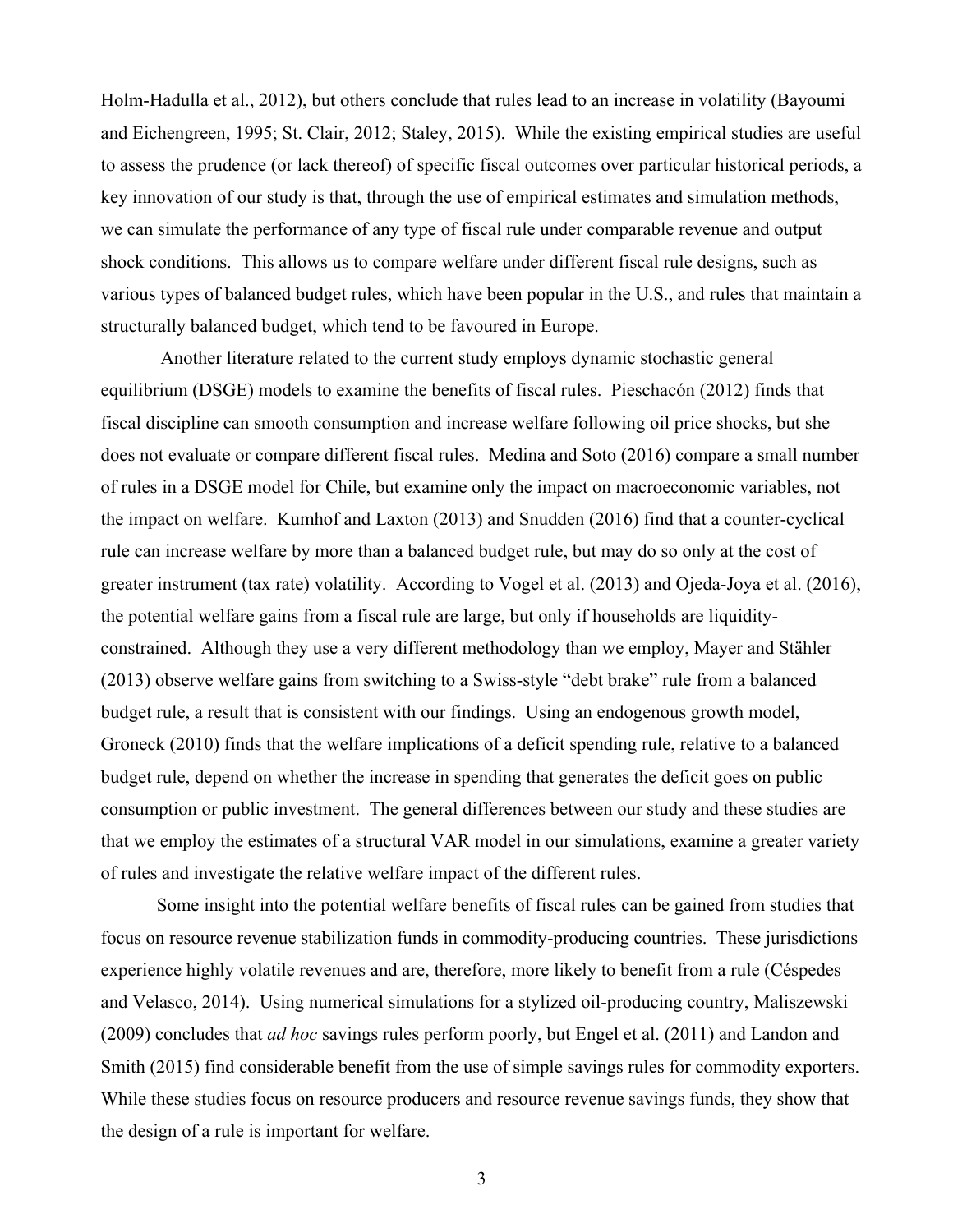A government with complete information and no political constraints could choose the welfare maximizing path for government expenditures and would have no need for a fiscal rule to constrain government behavior. However, the structure of political decision making can generate an expenditure and deficit bias when different groups with influence over expenditure differ in their spending preferences and treat government resources as common property. Deficit bias may also arise due to information asymmetries and the delegation of decision making power to government representatives by the electorate, which allows the government to exploit the incomplete information of the electorate to increase the chances of re-election. As well, deficit bias can arise if, because they may lose office in an election, politicians discount the future using a higher discount rate than the electorate. $2$  In such cases, a fiscal rule is a means to impose discipline on government and control expenditure and deficit bias.

 Fiscal rules can be used to target government debt, deficits, expenditure, or other fiscal objectives. To reach these targets, governments must adjust revenue or expenditure. For all the rules we consider, the *instrument* we employ is government expenditure.<sup>3</sup> We focus solely on expenditure as the instrument since this allows tax rates to remain constant, which Barro (1979) argues can improve economic efficiency.<sup>4</sup> Further, Ayuso-i-Casals (2012) argues that expenditure is the part of the budget that governments can most easily control, and Anderson and Minarik (2006, 194) note that violations of constraints on expenditure are "transparent and incontrovertible." Finally, Hauptmeier et al. (2011) focus on expenditure since they find that virtually the whole deterioration of fiscal deficits in the euro area countries examined since the start of EMU (of about 5 percent of GDP) was due to an increase in the primary expenditure ratio.<sup>5</sup>

The fiscal rules we analyse differ from the "rainy day" funds employed by some U.S.

 $\overline{a}$ 

 $2^2$  Calmfors and Wren-Lewis (2011) and Wyplosz (2013) discuss institutions aimed at overcoming deficit bias, including "fiscal councils" and independent fiscal policy committees such as Britain's *Office for Budget Responsibility.* On deficit bias see also Alesina and Perotti (1995), von Hagen and Harden (1995), Kontopoulos and Perotti (1999), Velasco (2000) and Lockwood et al. (2001).

<sup>&</sup>lt;sup>3</sup> With a single policy target, if we had specified both revenues and expenditures as instruments, the levels of these instruments would have been indeterminate. For example, high spending and high revenues or low spending and low revenues can both generate a balanced budget.

 $4$  Boije et al. (2010) and Calmfors et al. (2012) argue that governments aim to adjust expenditure to "allow (marginal) tax rates to remain constant" and to "avoid a situation in which poor expenditure necessitates gradually higher taxes" (Boije et al., 2010, 207).

 $5$  A large literature examines the relative impact on output of discretionary deficit financed tax cuts and spending increases, with tax cuts found by several studies to be more expansionary than spending increases (see, for example, Mountford and Uhlig (2009) and Jha et al. (2014), and the references cited therein). This evidence might suggest that the policy instrument determined by a fiscal rule should be government revenues rather than expenditures. On the other hand, if revenues rather than expenditures were adjusted to make a fiscal rule hold (such as a balanced budget rule), this would likely imply frequent tax rate changes and, given the larger multiplier associated with these changes, greater output volatility. Frequent tax rate changes may also be difficult to administer, may involve long lags in implementation and, importantly, may have negative efficiency implications as suggested by Barro (1979).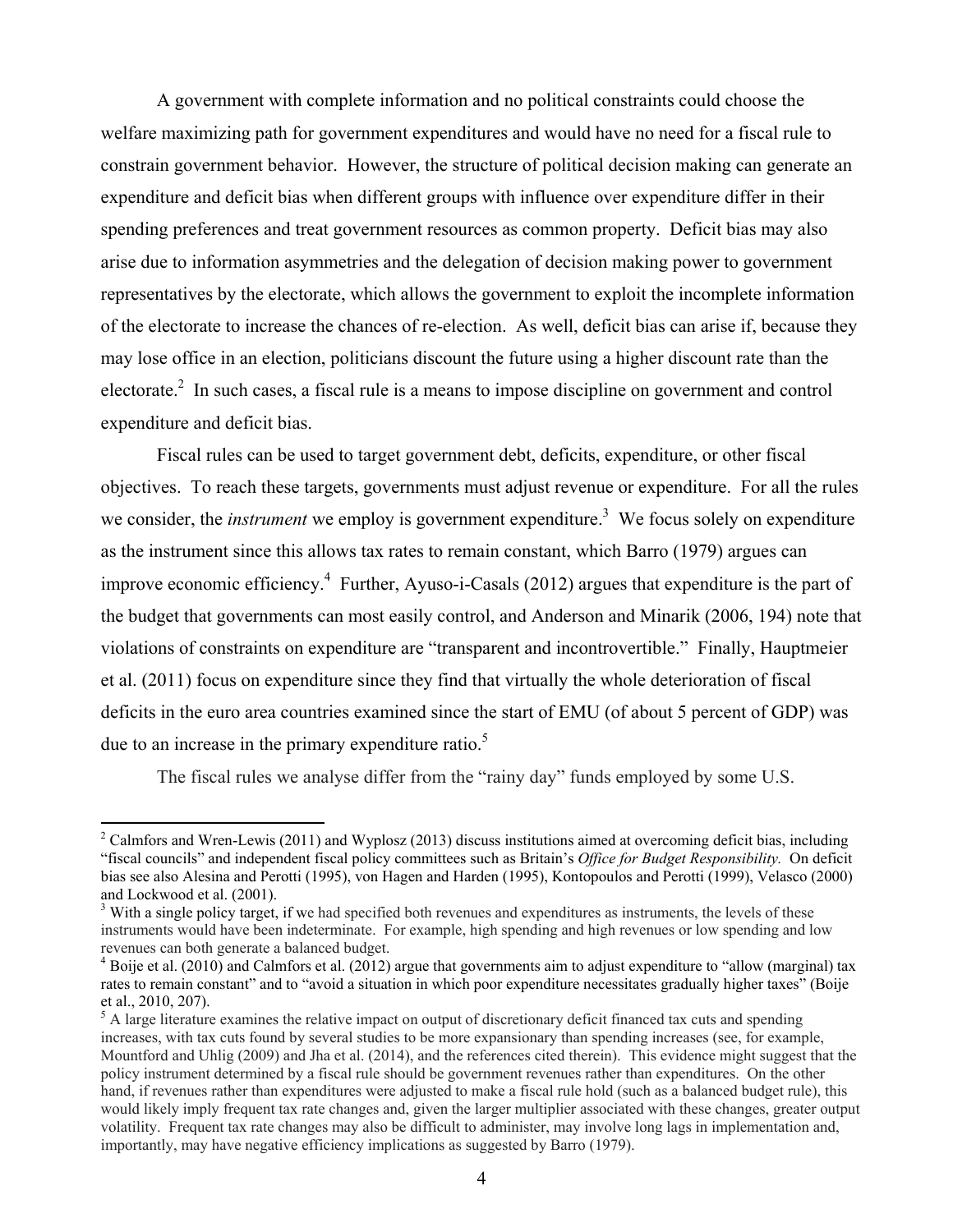states. With rainy day funds, the proportion of government revenue saved each year is determined *ex ante* by a rule, while the choice of withdrawals from the fund are typically left to the discretion of the government. Thus, with a rainy day fund, the amount saved in the fund is set by a rule, but expenditures are not rule-based.

 In the next section, we describe the fiscal rules and, in Section 3, we outline the methodology used to compare the performance of the rules. We present the results in Section 4, robustness tests in Section 5 and, in the final section, we discuss our findings.

#### **2. The Fiscal Rules**

 The fiscal rules we analyze are similar to rules that have been adopted by central and subcentral governments around the world. We examine three types of balanced budget rules, as well as a rule based on the moving average of past revenue, and two rules that target a zero structural deficit. We also consider a rule based on historical average revenue and, for comparison purposes, a "profligate" government spending path. For all the rules, government debt accumulation is given by:

$$
D_t = (1+r)(D_{t-1} - R_t + G_t), \tag{1}
$$

where  $G_t$  is real per capita program spending in period  $t$ ,  $R_t$  represents real per capita revenue in period *t*,  $D_{t-1}$  is real per capita debt at the end of period *t-1*, and *r* is the real interest rate. The form of equation (1) implies that the government pays interest in period *t* on new debt accumulated in period *t*. All variables are expressed in real per capita terms to facilitate the interpretation of the results.

#### 2.1 *Current period balanced budget*, *forecast balanced budget*, and *one-lag balanced budget* rules

 Many central and sub-central governments, including most U.S. states, employ variations of rules that target a balanced budget. The most straightforward rule of this type requires government program spending plus debt interest payments to equal revenue in every period:

$$
G_t = R_t - \frac{r}{1+r} \overline{D} \,, \tag{2}
$$

where  $\overline{D}$  is debt accumulated at the time the rule is adopted. Since this rule implies a deficit of zero in every period, once the rule is implemented, the stock of debt is constant. A difficulty with implementing this simple *current period balanced budget* rule is that it sets current spending equal to current revenue (less debt interest costs), but current revenue is generally not known in the current period, which makes this rule infeasible to implement. A variation of this rule, termed the *forecast*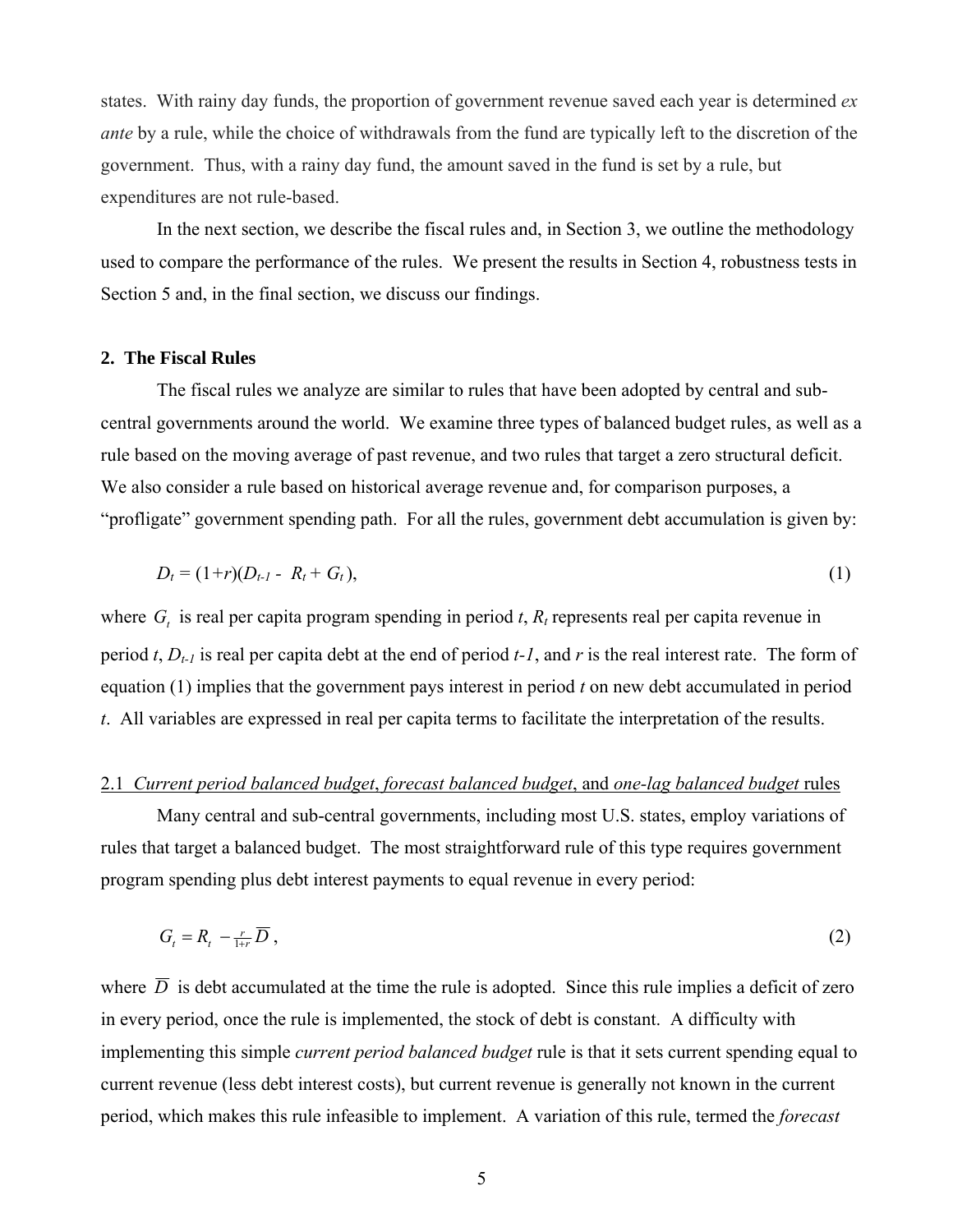*balanced budget* rule, relaxes this strong informational requirement and sets total spending equal to a forecast of current revenue:

$$
G_t = R_t^F - \frac{r}{1+r} D_{t-1},\tag{3}
$$

where  $R_t^F$  is a forecast of revenue in period *t* based on revenue and, potentially, other information from period *t*-1 and before. Since the forecast is based on past revenue, movements in  $R_t^F$  tend to be smoother than movements in actual revenue, so government spending will also tend to be less volatile with this rule than with the rule described in (2). Since  $R_t^F$  need not equal  $R_t$ , the budget need not be balanced in every period and the level of government debt will vary through time. A rule that is similar to this *forecast balanced budget* rule is employed by Sweden.<sup>6</sup>

An alternative type of balanced budget rule, similar to the rules used by some U.S. states, avoids debt of longer than one period in duration. Unlike the *current period balanced budget* rule of equation (2), this rule does not require knowledge of the level of current period revenue when current period program spending is set. Rather, this *one-lag balanced budget* rule requires only that total spending equal observable revenue from the previous period and that any debt accumulated in one period be paid off in the next period. Hence, under the *one-lag balanced budget* rule, *G* follows:<sup>7</sup>

$$
G_t = R_{t-1} - (D_{t-1} - \overline{D}) - \frac{r}{1+r} \overline{D} \tag{4}
$$

Equation (4), in conjunction with equation (1), ensures that, if  $R_{t-1}$  equals  $R_t$ , the level of debt will not change and  $D_t$  will equal  $\overline{D}$ .

#### 2.2 *Moving average* and *average revenue* rules

 $\overline{a}$ 

A moving average of revenue is more stable than actual revenue, so government spending will be less volatile if it is set equal to a moving average of past revenue. One shortcoming of a rule in which spending is based on a moving average of revenue is that, if current government spending depends only on past revenue, debt can grow indefinitely since there is no feedback to current spending from accumulated debt. Theoretical and empirical studies show that a fiscal rule can be

 $6$  The rule used by Sweden differs from equation (3) in that the Swedish government employs a forecast of revenue three years in the future, rather than just one year. As well, rather than a balanced budget, the Swedish fiscal target is a 1 percent (reduced from 2 percent in 2007) surplus of government spending as a share of GDP (Anderson and Minarik, 2006; Boije et al., 2010).

 $<sup>7</sup>$  Hou and Smith (2006) discuss the technical and political methods U.S. states employ to make balanced budget rules</sup> operational. For example, they note (p.39) that Illinois state law allows debt to be incurred, but it must be repaid within one year, which is similar to the rule described by equation (4).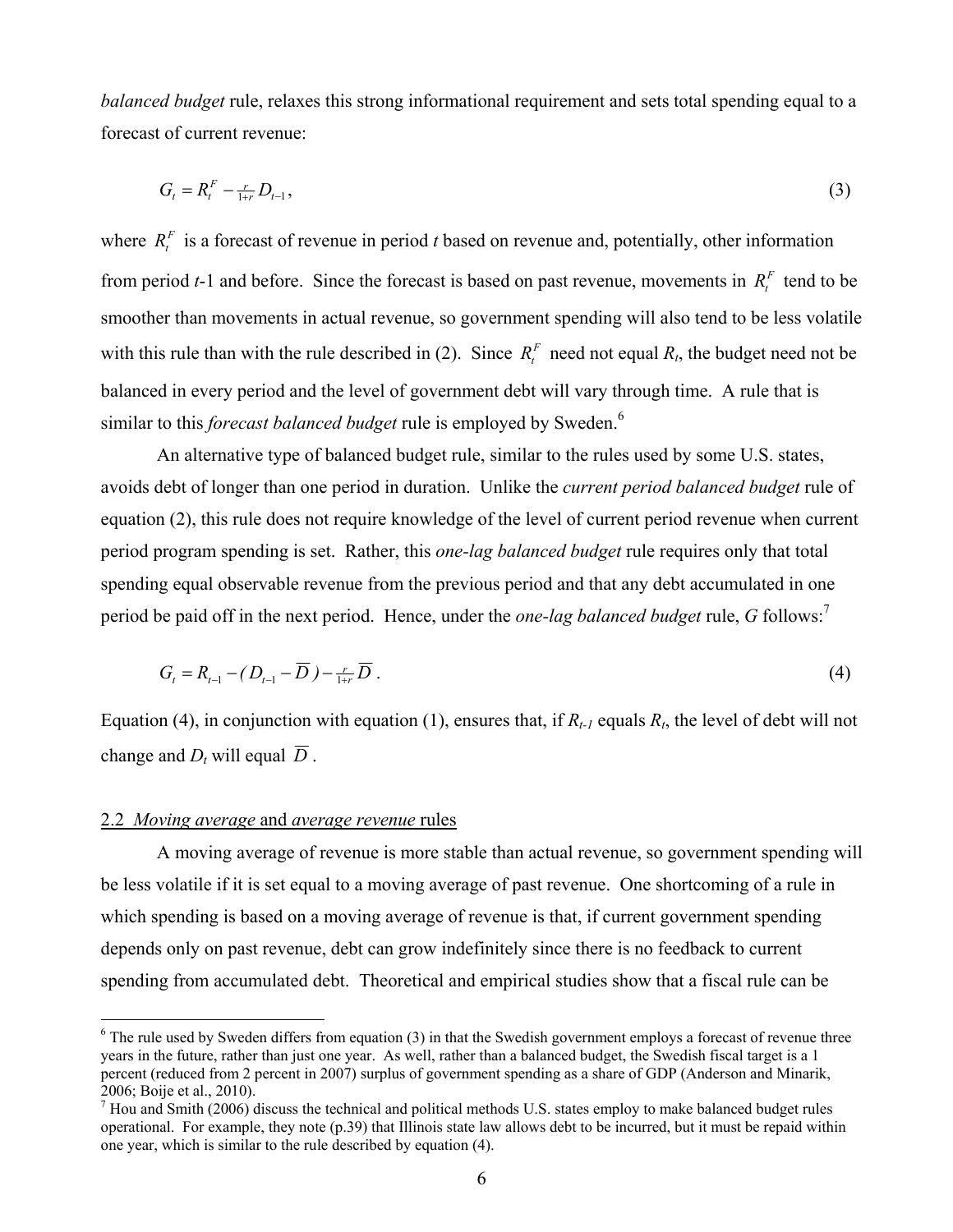stabilizing if it incorporates a sufficiently strong feedback mechanism (Bohn, 2007; Celasun et al., 2007; Wijnbergen and Budina, 2011). To reduce the likelihood of unsustainable debt (or asset) accumulation, the *moving average* rule employed here incorporates feedback by setting program spending equal to the moving average of revenue less interest payments on government debt:

$$
G_t = \frac{1}{n} \sum_{j=1}^n R_{t-j} - \frac{r}{1+r} D_{t-1},
$$
\n(5)

where *n* is the length of the moving average in years. The simulations below employ values for *n* of 2, 5, 7 and 10. Russia and Algeria employed fiscal rules for resource revenue with characteristics similar to the *moving average* rule (Ossowski et al., 2008), while, in 2005, California voters considered a proposal to require the state's spending limit to be based on the average of revenue growth over the preceding three years (Waisanen, 2014).

 Even more expenditure stabilizing than the *moving average* rule is a rule that sets government real per capita program spending (plus interest payments on the debt accumulated when the rule is implemented) equal to the average of real per capita revenue over an historical period; for example, the 10 years prior to the implementation of the rule. This *average revenue* rule provides the most extreme form of smoothing, since it sets real per capita program expenditure equal to a constant. Since expenditure is constant in real per capita terms, government program spending increases only with inflation and population growth. The CATO Institute advocates this type of fiscal rule (New, 2001), and a similar type of constraint on expenditures has been instituted in six U.S. states. $8$ 

#### 2.3 The *Swiss* rule

 $\overline{a}$ 

 Since 2003, Switzerland has imposed a government "debt brake" or "debt containment rule" that is designed to yield a structurally balanced budget (Geier, 2011); that is, a budget balanced over the business cycle.<sup>9</sup> Following Geier (2011), the *Swiss* rule is specified as:<sup>10</sup>

$$
G_t = \frac{Y_t^T}{Y_t^F} R_t^F - \frac{r}{1+r} D_{t-1},
$$
\n(6)

where  $R_t^F$  is a forecast of revenue in period *t*,  $Y_t^T$  is trend output (GDP) in period *t*, obtained using a

<sup>&</sup>lt;sup>8</sup> Waisanen (2014) describes rules that aim to limit growth in government expenditure to inflation plus population growth in the U.S. states of Alaska, Colorado, Nevada, Ohio, Utah and Washington. 9

<sup>&</sup>lt;sup>9</sup> The Swiss rule was approved by 85 percent of voters, is anchored in the Swiss constitution, and cannot be changed without a referendum.

 $10$  The rule employed in equation (6) is a simplified version of the rule used by Switzerland, since the latter offers an escape clause for extraordinary situations. If the escape clause is triggered, a record of deviations from the rule is kept in a notional compensation account and the balance in this account must be subsequently eliminated (Geier, 2011).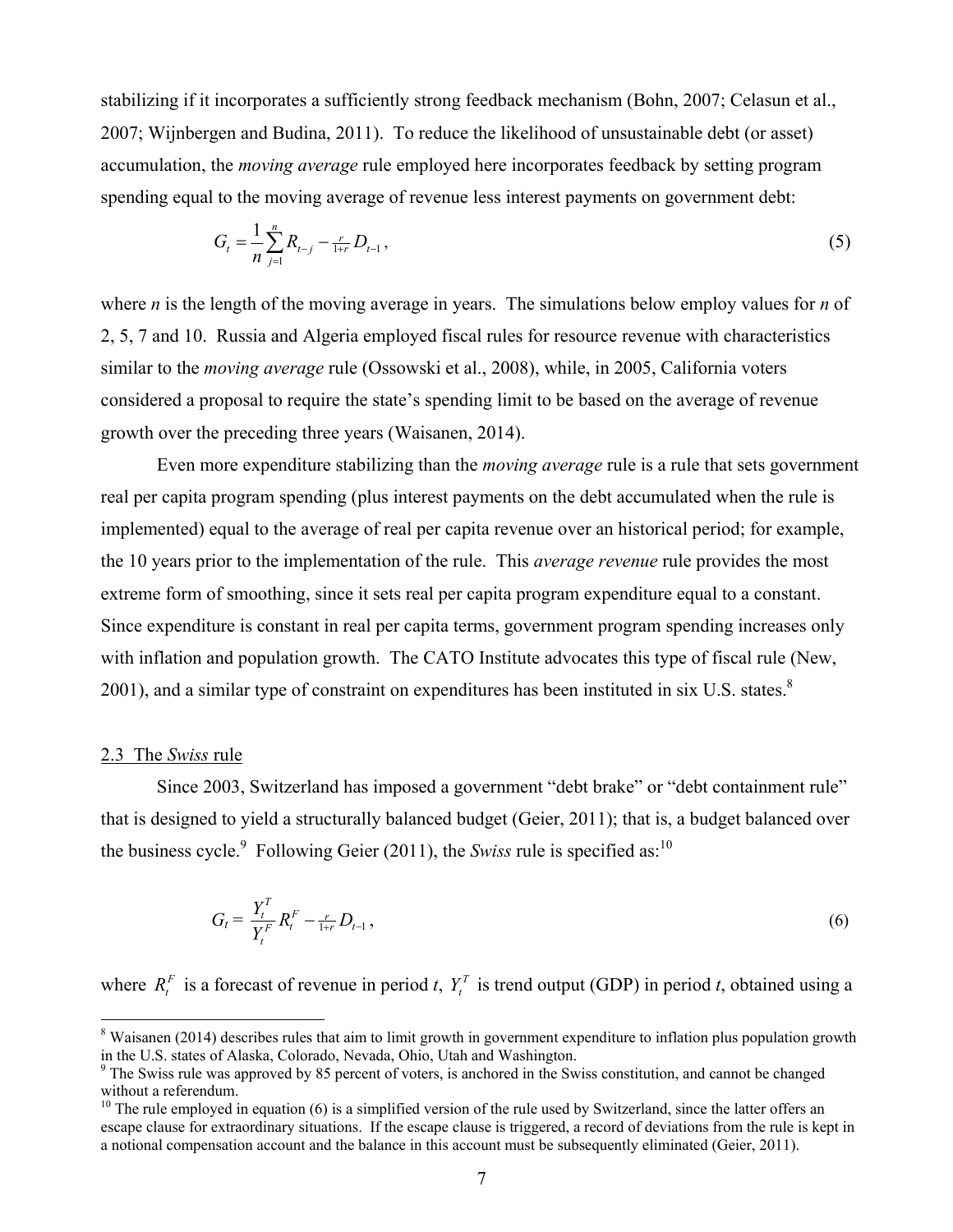Hodrick-Prescott (HP) filter, and  $Y_t^F$  is a forecast of output in period *t*, where the calculation of all three of these variables uses data from period *t*-1 and before. The incorporation of the ratio of trend to forecast output in this rule causes expenditure to be counter-cyclical. As well as being employed by the Swiss federal government, variations on the *Swiss* rule have been adopted by Germany (Kastrop et al., 2009) and Austria (Steger, 2010).

#### 2.4 The *trend revenue* rule

 The *trend revenue* rule is similar to the *Swiss* rule in that it is designed to produce a structurally balanced budget. With this rule, total spending is set equal to trend revenue, so in cyclical downturns government spending does not fall with revenue and, during cyclical booms, expenditure does not rise with revenue. Thus, government spending is acyclical rather than counter cyclical as with the *Swiss* rule. The *trend revenue* rule is simpler than the *Swiss* rule, as it does not require a forecast of future output or an estimate of trend output. Under this rule, government program spending is given by:

$$
G_t = R_t^T - \frac{r}{1+r} D_{t-1}, \tag{7}
$$

where  $R_t^T$  is the trend level of government revenue in period *t*, calculated in the simulations using an HP filter and data from period *t-1* and before.

#### 2.5 The *profligate government* scenario

A "profligate" government has a tendency to increase spending irrespective of the path of revenue, a policy that is untenable in the long run. As argued by Passarelli and Tabellini (forthcoming), a government may procrastinate on unpleasant policy choices, such as controlling spending, until excessive debt accumulation makes the current rate of spending increase infeasible. Velasco (2000) builds a dynamic political interest group model in which governments borrow until a debt ceiling is reached. We model this type of behaviour as a situation in which government spending increases until resources are constrained, with the constraint arising when debt hits a critical level and creditors insist on expenditure cuts to continue lending. Specifically, we assume in the *profligate government* scenario that the government increases spending by 2 percent per year when the debt-to-GDP ratio is below 90 percent, but cuts spending by 3 percent per year when the debt-to-

8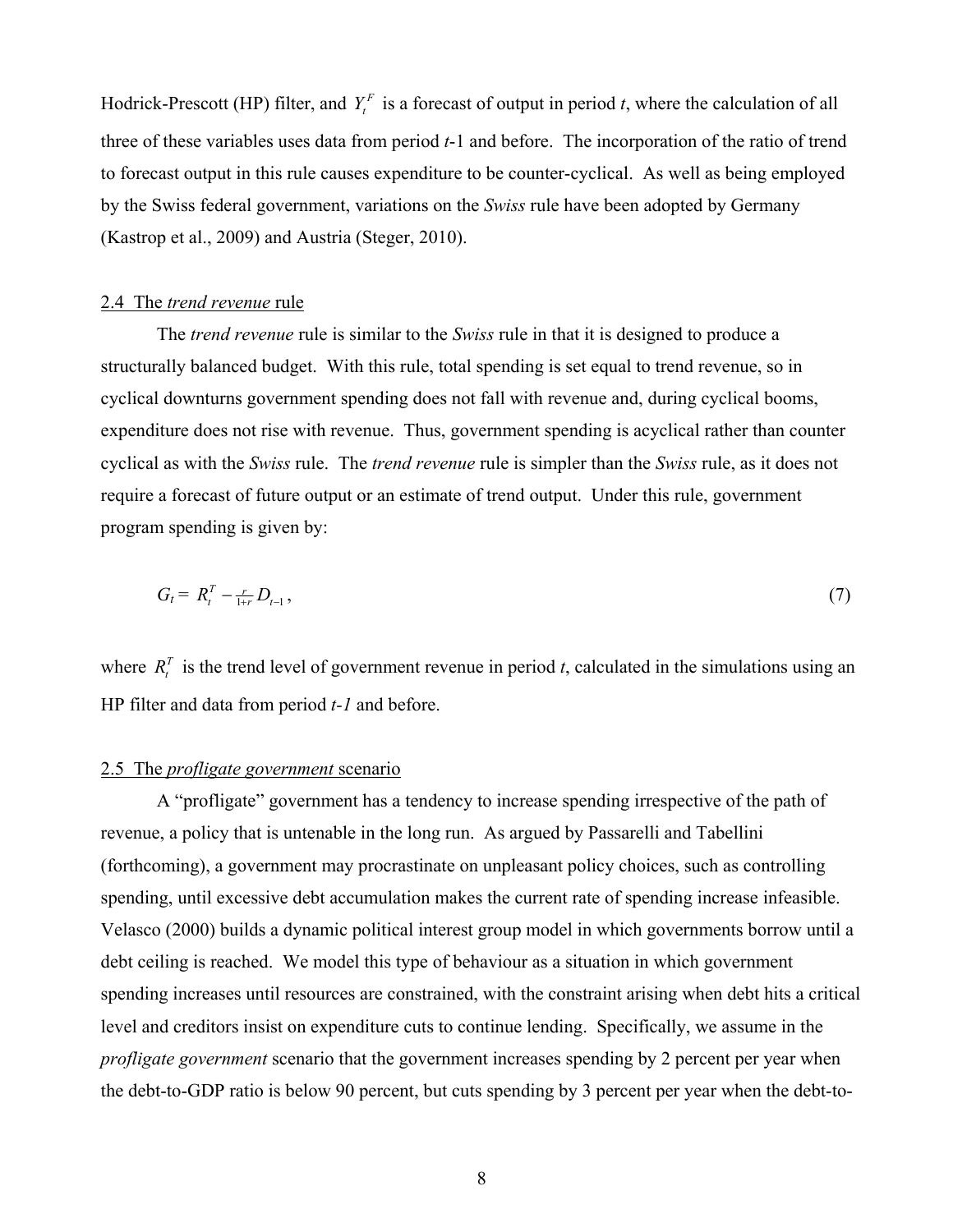GDP ratio reaches or exceeds the 90 percent level.<sup>11</sup> Hence, government program spending follows:

$$
G_t = 1.02 G_{t-1} \text{ if } \frac{D_{t-1}}{Y_{t-1}} \leq .9,
$$
\n(8)

$$
G_t = .97 G_{t-1} \text{ if } \frac{D_{t-1}}{Y_{t-1}} > .9. \tag{9}
$$

While no government would be expected to choose this spending pattern as a rule, this case provides a useful counterpoint and base of comparison for the rules considered. The results for this case also provide evidence on whether our methodology can distinguish an obviously sub-optimal expenditure pattern. In addition, this rule is one possible representation of a rule that targets the debt-to-GDP ratio.

#### **3. Methodology**

 $\overline{a}$ 

 This section describes the methodology we use to compare the welfare levels of the different fiscal rules.

#### 3.1 Calculation of the welfare benefits of the fiscal rules

As the future is uncertain, welfare is represented by an expected intertemporal utility function, with utility in each period given by a function of private consumption and government program spending. We calculate the welfare of each fiscal rule relative to the welfare of the baseline using standard methods for measuring welfare when income is variable (Lucas, 2003; Barro, 2009; Kumhof and Laxton 2013). Specifically, the welfare gain of a fiscal rule relative to the baseline is measured as the percentage reduction in government program expenditure under the fiscal rule that would equate welfare under the rule to welfare under the baseline. That is, the welfare measure is the proportion of government expenditure (sometimes called the "tax") that the representative individual would be willing to give up in every period, forever, to be guaranteed the expenditure path associated with the fiscal rule rather than the baseline path. More formally, the welfare gain from the fiscal rule is the value of  $\tau$  that makes expected utility under the baseline equal to expected utility under the fiscal rule, so  $\tau$ , measured as a percent of government expenditure, is the solution to:

 $11$  The 90 percent debt level was chosen because Reinhart and Rogoff (2010) find that economic growth slows significantly when government debt exceeds 90 percent of GDP.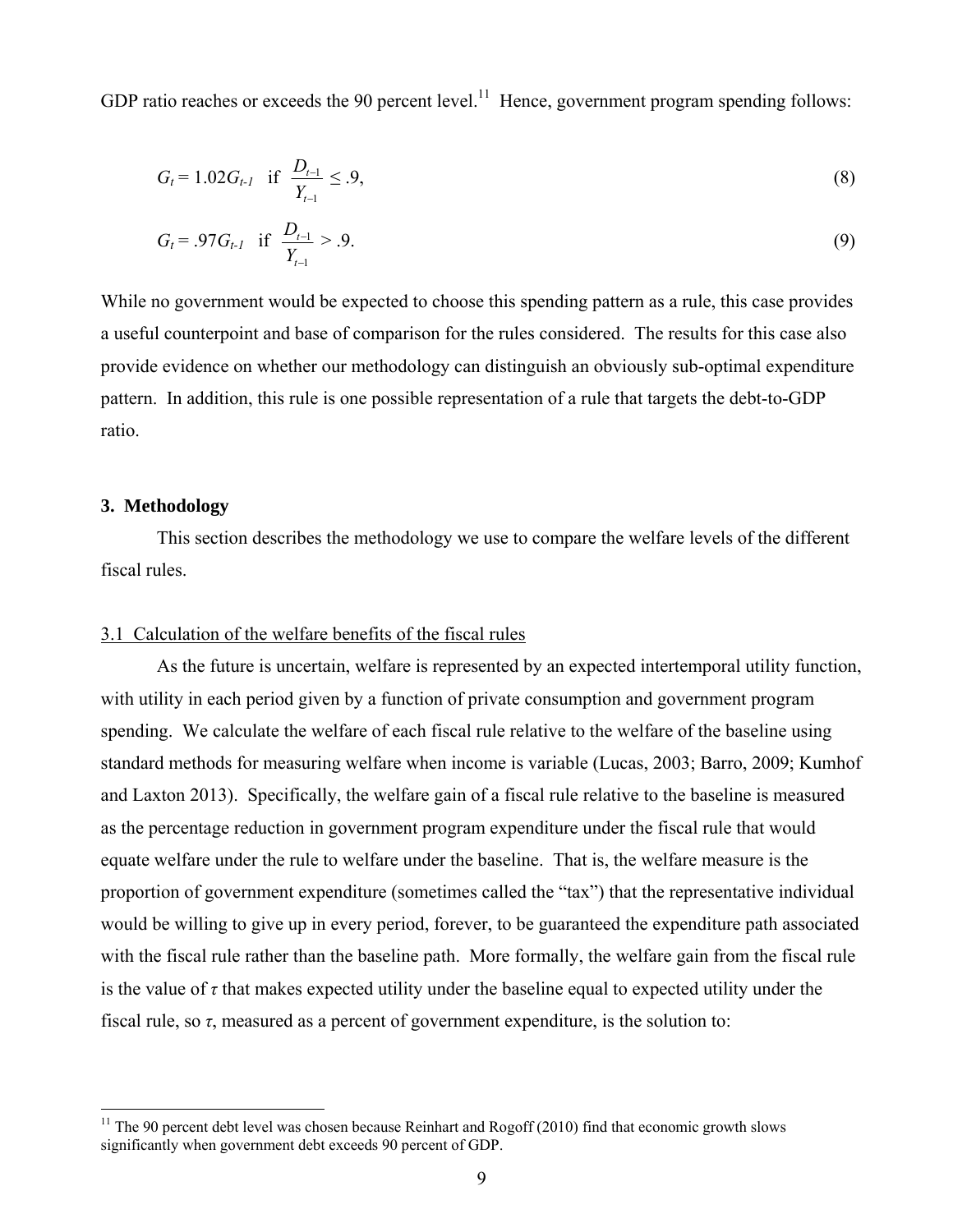$$
\sum_{j=1}^{N} P_j \left( \sum_{t=0}^{\infty} \frac{U \left( G_{ij}^{BL}, Y_{ij}^{BL} - R_{ij}^{BL} \right)}{(1+\rho)^t} \right) = \sum_{j=1}^{N} P_j \left( \sum_{t=0}^{\infty} \frac{U \left( \left( 1 - \frac{\tau}{100} \right) G_{ij}^{FR}, Y_{ij}^{FR} - R_{ij}^{FR} \right)}{(1+\rho)^t} \right), \tag{10}
$$

where each *j* is one of *N* possible future states of the world;  $Y_{ti}$  - $R_{ti}$  is private consumption (after-tax income) in state *j* and period *t*; the superscript *BL* denotes the baseline path; *FR* denotes the fiscal rule path;  $P_i$  is the probability of state *j*; and  $\rho$  is the discount rate. This calculation yields one value of  $\tau$ for each fiscal rule. If the fiscal rule yields lower welfare than the baseline, *τ* will be negative, while a fiscal rule that generates higher welfare than the baseline will be associated with a positive value for *τ*. The larger the value of *τ* the greater the relative welfare gain from the fiscal rule. If the baseline discretionary policy follows a welfare maximizing expenditure path, a fiscal rule that constrains government behaviour would reduce welfare and generate a negative value for *τ*. If *τ* is positive, so the introduction of the fiscal rule increases welfare, the government behaviour represented by the baseline cannot be welfare maximizing, which would be the case if the baseline incorporates an expenditure or deficit bias.

Utility in each period is assumed to have the standard constant relative risk aversion (CRRA)  $form<sup>.12</sup>$ 

$$
U(G_t, Y_t - R_t) = \frac{\left[G_t^{\beta} (Y_t - R_t)^{1-\beta}\right]^{-\gamma}}{1-\gamma},
$$
\n(11)

where  $\beta$  is the share of government-provided goods in total consumption. The homotheticity of the CRRA utility function makes the calculation of  $\tau$  tractable. In the simulations,  $\beta$  is set equal to .28, the average share of *G* in the data; and the coefficient of relative risk aversion, *γ*, is assumed to be 2, a value commonly used in other studies.<sup>13</sup> The discount rate,  $\rho$ , is set to .02 and is assumed equal to the real interest rate, *r*. The robustness of the results to variations in these parameter choices is discussed in Section 5.

#### 3.2 Modeling the paths of output, government revenue and expenditure

 $\overline{a}$ 

 From equation (10), the calculation of the welfare measure, *τ*, requires estimates of the *N* future paths of real per capita output (*Y*), government revenue (*R*), and government program

 $12$  This form of utility function has been used in many studies that assess the benefit of a reduction in consumption volatility or the welfare consequences of uncertainty. See, for example, Morduch (1995), Ghosh and Ostry (1997), Lucas (2003), Pallage and Robe (2003), Barlevy (2004), Durdu et al. (2009), Maliszewski (2009), Barro (2009), Bems and Carvalho Filho (2011), Borensztein et al. (2013) and Céspedes and Velasco (2014). With this form of the utility function, there are no economies of scale associated with government spending and no public good aspects to spending. <sup>13</sup> See, for example, Ghosh and Ostry (1997), Durdu et al. (2009), and Borensztein et al. (2013).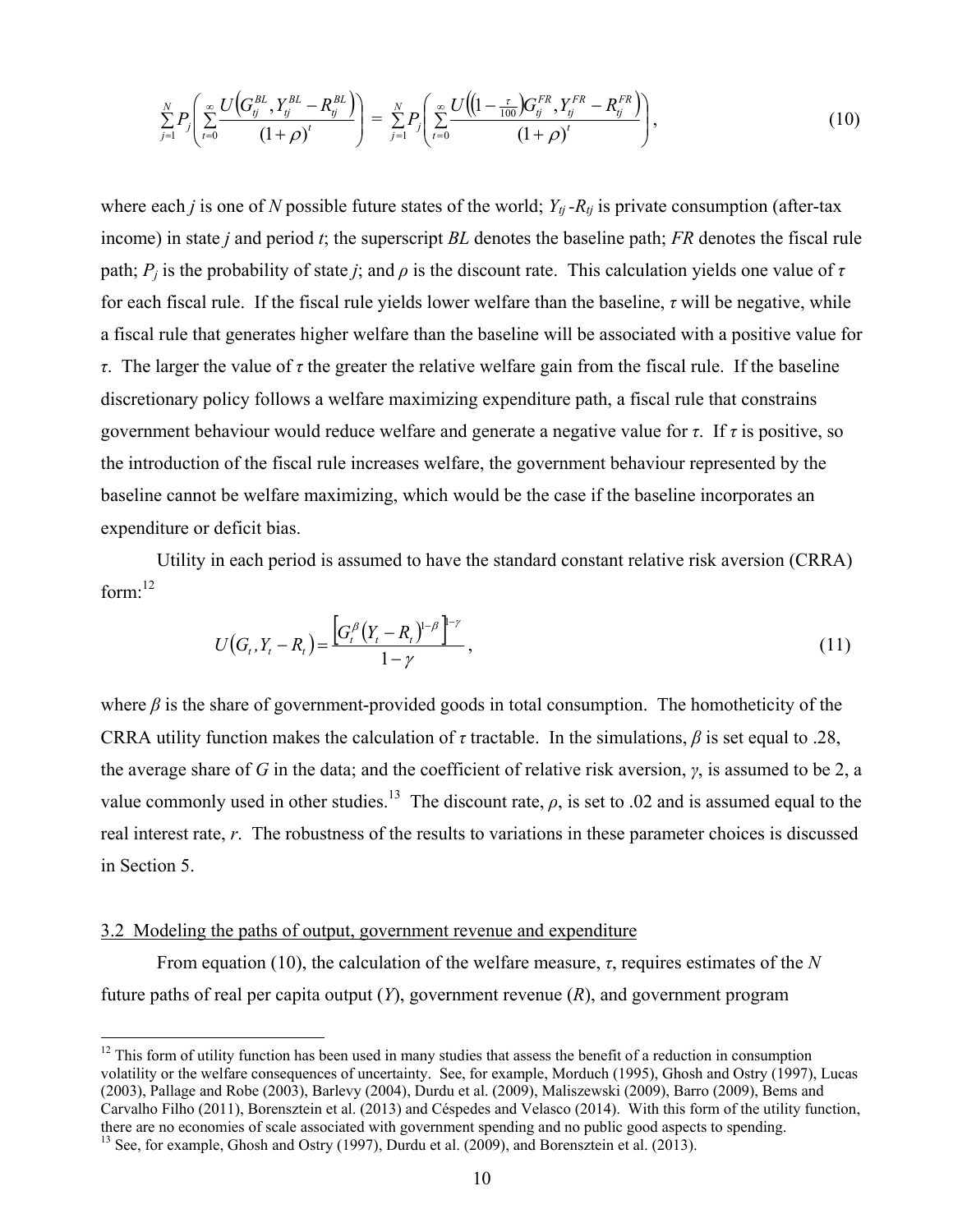expenditure  $(G)$  under each fiscal rule as well as under the baseline policy. When evaluating each rule, we must take into account that the change in the path of government spending dictated by the rule may cause a change in the paths of output and government revenue. These changes may cause a further change to government expenditure which can lead to a further impact on output and revenue. To take account of these interaction effects, we begin by assuming that, under the baseline, the relationship between output, government revenue and government spending can be represented by a three variable structural VAR in the logarithms of real per capita output, *y*, government revenue, *rev*, and government program expenditure, *g*. Estimation of this VAR allows the interaction effects between these three variables to be determined by data.

 To identify the structural VAR, we impose restrictions on the parameters of the model using the standard lower-triangular Cholesky decomposition.<sup>14</sup> We follow related literature in assuming government spending, *g*, does not contemporaneously respond to changes in the other two variables, *y* and *rev*, although these variables can be immediately altered by changes in government spending (Blanchard and Perotti, 2002; Beetsma et al., 2008; Corsetti and Müller, 2006). This structure is based on the view that government spending plans are usually determined before the new fiscal year begins. Further, we assume output, *y*, affects government revenue, *rev*, contemporaneously, so tax revenue responds immediately to changes in income, but *y* is not affected contemporaneously by *rev*.

The VAR we estimate takes the form:

 $\overline{a}$ 

$$
z_t = \boldsymbol{\Theta} z_{t-1} + \boldsymbol{\Gamma} \boldsymbol{w}_t + \boldsymbol{u}_t, \qquad (12)
$$

where *z* is a vector consisting of *g*, *y*, and *rev*; *w* is a vector of exogenous and predetermined variables, such as fixed effects; and *Θ* and *Γ* are matrices of coefficients. The structural VAR corresponding to equation (12) is:

<sup>&</sup>lt;sup>14</sup> While other methods of identification have been employed when estimating VAR models (see the survey by Hebous, 2011), the Cholesky decomposition is the approach used in several other recent studies that employ panel data (for example, Beetsma et al. (2008), Beetsma and Giuliodori (2011) and Jawadi et al. (2016)). One specific critique of this methodology, raised by, for example, Ramey (2011b) and Leeper et al. (2008 and 2012), is that it does not take into account anticipated changes in government spending and taxes, which can result in invalid inferences. To deal with the possibility of anticipation effects, studies for the U.S. have used professional forecasts or other information to determine when the American public began to anticipate a change in policy. As we utilize data for a panel of countries, it is problematic to obtain consistent forecasts or institutional data for our panel that are similar to the types of data used in the U.S. studies. Further, Hebous (2011), Beetsma et al. (2008) and Beetsma and Giuliodori (2011) maintain that anticipation effects are less of an issue when annual data are employed, the frequency of the data used in this study, than is the case for quarterly data. While Cavallari and Romano (2017) find fiscal policy anticipation effects using data for Germany, France and Italy, Beetsma and Giuliodori (2011) find no evidence of this type of effect using data for European countries. Finally, Perotti (2012) finds almost no statistically significant evidence of anticipation effects of U.S. tax rate changes, and Ramey (2011a) finds that the range of multiplier values for a deficit financed government spending shock are similar across the different methods of identification whether or not account is taken of anticipated policy changes.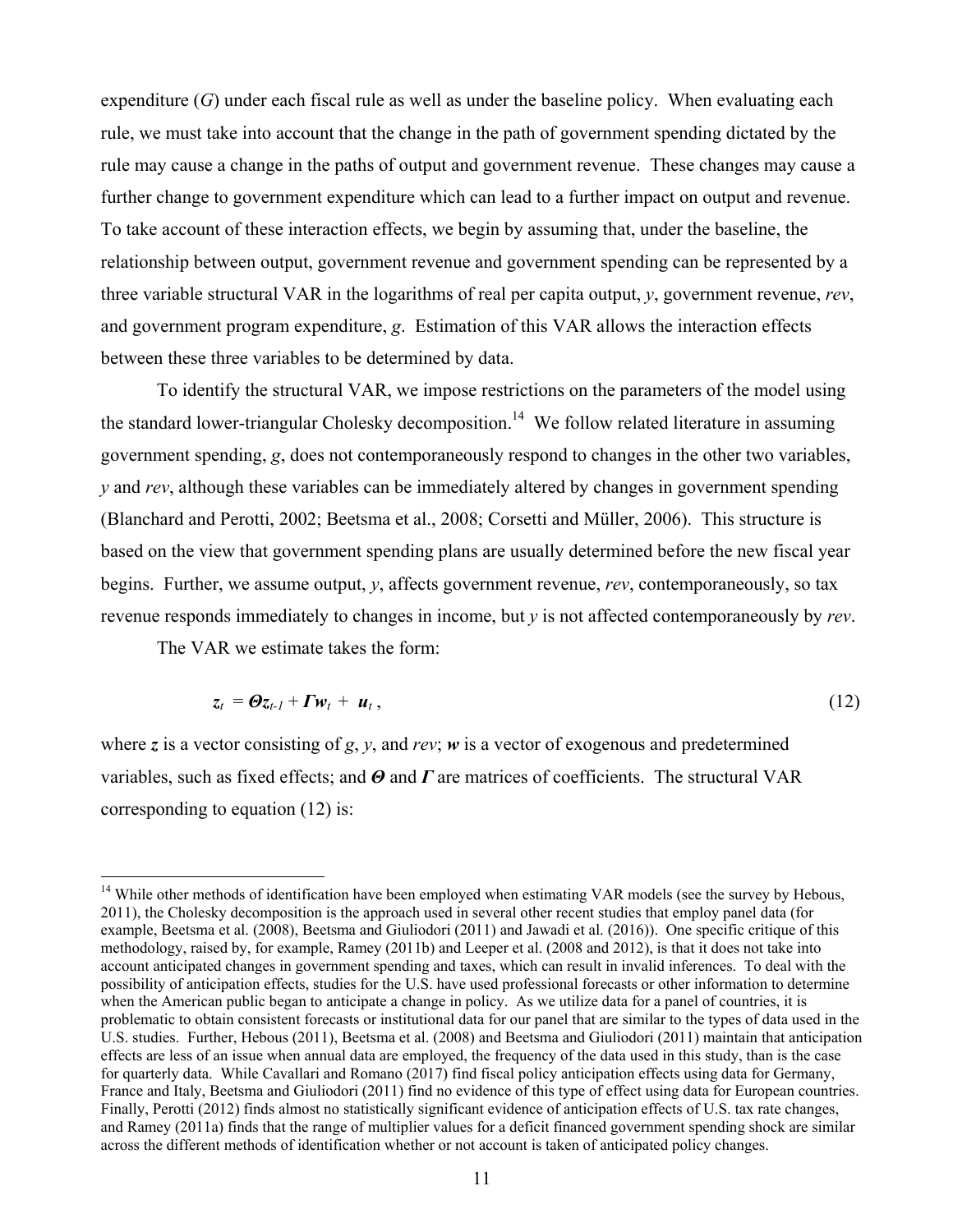$$
A z_t = B z_{t-1} + C w_t + e_t, \qquad (13)
$$

where *A*, *B* and *C* are matrices of parameters, *A* is a lower triangular matrix, *Θ*=*A-1B*, *Γ*=*A-1C*, and *e* is the vector of structural errors. The residuals  $(\hat{u}_t)$  from the estimates of the VAR given by equation (12) can be used to derive the estimated structural errors,  $\hat{e}$ , assuming the identification scheme given above and noting that  $\hat{A}^{-1}\hat{e}_t = \hat{u}_t$ , where  $\hat{A}$  is the estimate of matrix *A*.

 The *N* future paths for *G*, *Y* and *R* required to calculate the welfare measure, *τ*, are simulated for the baseline policy and under each fiscal rule as follows. First, we assume that the number of possible future paths, *N*, is equal to 20,000.<sup>15</sup> Second, we draw 20,000 series of length 200 from each of three normal distributions with standard deviations equal to the standard deviations of the three series of structural errors — one each for output, revenue and expenditure — estimated using the three-variable VAR.<sup>16</sup> Using these three sets of randomly generated shocks and the parameters of the estimated VAR, we simulate 20,000 series for government expenditure, output and government revenue of length 200, using the following representation of the VAR:

$$
\widetilde{z}_t = \widehat{\Theta} \widetilde{z}_{t-1} + \widehat{\boldsymbol{\Gamma}} \boldsymbol{w}_t + \widehat{\boldsymbol{A}}^{-1} \widetilde{\boldsymbol{e}}_t. \tag{14}
$$

The elements of  $\tilde{e}_t$  are the randomly drawn structural shocks ( $\tilde{e}_s$ ,  $\tilde{e}_r$ ,  $\tilde{e}_r$ ) associated with each of the three variables  $(g, y, rev)$ ; the elements of the vector  $\tilde{z}_t$  are the simulated values of *g*, *y* and *rev*; and  $\hat{\theta}$ ,  $\hat{\tau}$ , and  $\hat{A}$  are matrices of the estimated parameters of the VAR.

As an example, with one lag and one exogenous variable, *W*, in the vector *w*, equation (14) takes the form:

$$
\begin{pmatrix}\n\widetilde{g}_{t} \\
\widetilde{y}_{t} \\
\widetilde{r}\widetilde{e}v_{t}\n\end{pmatrix} = \begin{pmatrix}\n\hat{\theta}_{gg}\widetilde{g}_{t-1} + \hat{\theta}_{gy}\widetilde{y}_{t-1} + \hat{\theta}_{gr}\widetilde{r}\widetilde{e}v_{t-1} \\
\hat{\theta}_{gg}\widetilde{g}_{t-1} + \hat{\theta}_{yy}\widetilde{y}_{t-1} + \hat{\theta}_{yr}\widetilde{r}\widetilde{e}v_{t-1} \\
\hat{\theta}_{rg}\widetilde{g}_{t-1} + \hat{\theta}_{ry}\widetilde{y}_{t-1} + \hat{\theta}_{rr}\widetilde{r}\widetilde{e}v_{t-1}\n\end{pmatrix} + \begin{pmatrix}\n\hat{r}_{g}W_{t} \\
\hat{r}_{y}W_{t} \\
\hat{r}_{r}W_{t}\n\end{pmatrix} + \begin{pmatrix}\n\widetilde{e}_{gt} \\
\hat{\alpha}_{yg}\widetilde{e}_{gt} + \widetilde{e}_{yt} \\
\hat{\alpha}_{vg}\widetilde{e}_{gt} + \widetilde{e}_{yt} \\
\hat{\alpha}_{rg}\widetilde{e}_{gt} + \hat{\alpha}_{ry}\widetilde{e}_{yt} + \widetilde{e}_{rt}\n\end{pmatrix},
$$
\n(14')

where  $\tilde{g}$ ,  $\tilde{y}$  and  $\tilde{r}$  *rev* represent the simulated values of *g*, *y* and *rev*, respectively, and the  $\hat{\theta}$ ,  $\hat{\gamma}$ , and  $\hat{\alpha}$  parameters represent the elements of  $\hat{\Theta}$ ,  $\hat{\Gamma}$ , and  $\hat{A}^{-1}$ . The specification employed in the actual estimation and simulation is more general than equation (14') in that we use two lags in the VAR and *w* includes more than one variable, as described in Section 3.3 below.

 $\overline{a}$ 

<sup>&</sup>lt;sup>15</sup> We chose 20,000 replications because, by 20,000 replications, the calculated values for  $\tau$  changed by less than 1/100 of a percentage point with further replications. 16 The standard deviations of the estimated structural errors of *g*, *y*, and *rev* are .052, .011, and .042, respectively.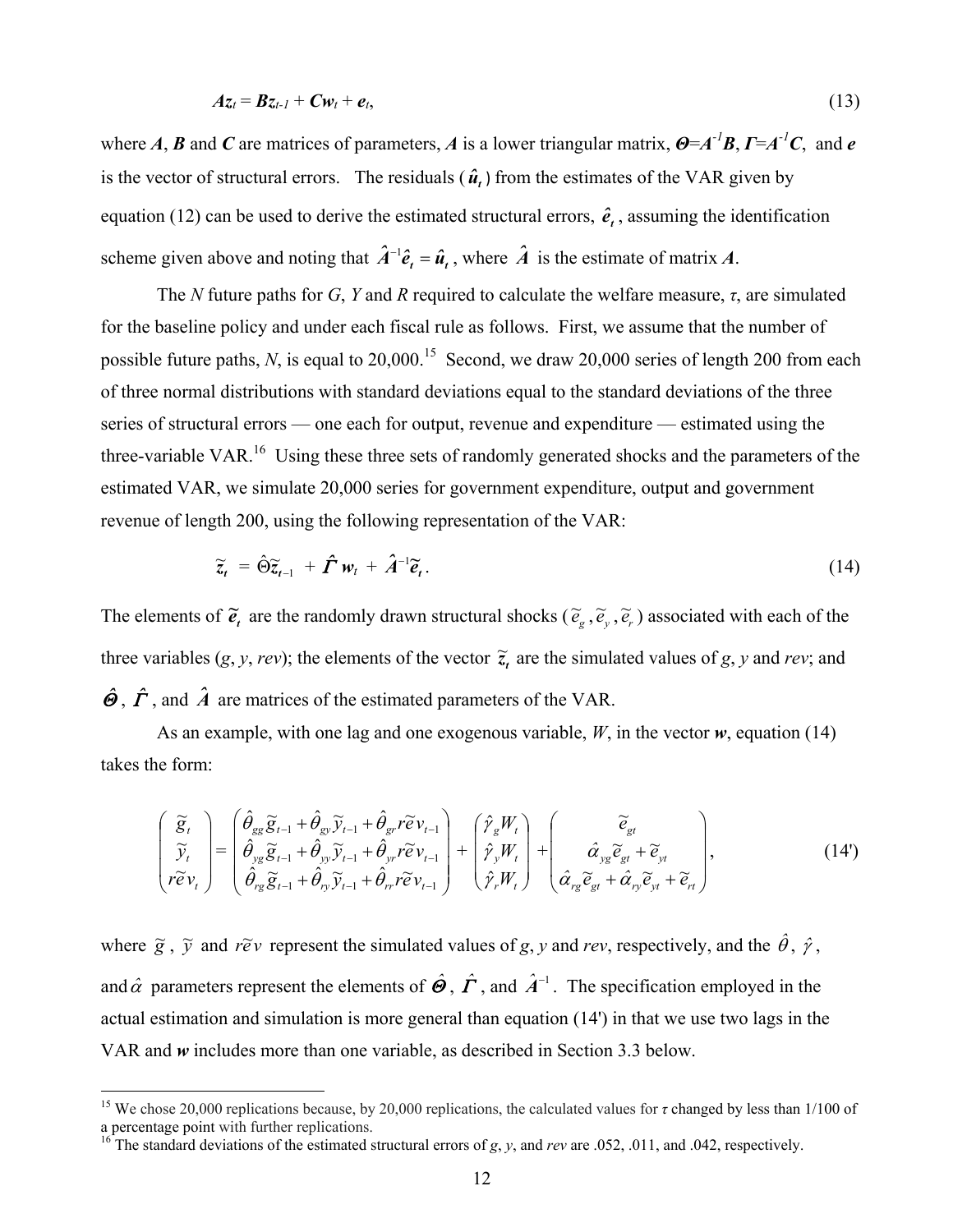The simulated values for *g*, *y* and *rev* from equation (14) represent the baseline *discretionary* path to which each fiscal rule is compared. Under the fiscal rules, the simulated values for *g*, *y* and *rev* are calculated as in equation (14) except that the equation for *g* in the VAR is replaced by the equation for *g* specified by the fiscal rule. As an example, for the *forecast balanced budget* rule, the simulation would use:

$$
\begin{pmatrix}\n\widetilde{g}_{t} \\
\widetilde{y}_{t} \\
\widetilde{r}\widetilde{e}v_{t}\n\end{pmatrix} = \begin{pmatrix}\n\ln(\widetilde{R}_{t}^{F} - \frac{r}{1+r}\widetilde{D}_{t-1}) \\
\hat{\theta}_{yg}\widetilde{g}_{t-1} + \hat{\theta}_{yy}\widetilde{v}_{t-1} + \hat{\theta}_{yr}\widetilde{r}\widetilde{e}v_{t-1} \\
\hat{\theta}_{rg}\widetilde{g}_{t-1} + \hat{\theta}_{ry}\widetilde{v}_{t-1} + \hat{\theta}_{rr}\widetilde{r}\widetilde{e}v_{t-1}\n\end{pmatrix} + \begin{pmatrix}\n0 \\
\hat{r}_{y}W_{t} \\
\hat{r}_{r}W_{t}\n\end{pmatrix} + \begin{pmatrix}\n0 \\
\widetilde{e}_{yt} \\
\hat{\alpha}_{ry}\widetilde{e}_{yt} + \widetilde{e}_{rt}\n\end{pmatrix},
$$
\n(15)

where  $\widetilde{R}_t^F$  and  $\widetilde{D}_{t-1}$  are the simulated values of  $R_t^F$  and  $D_{t-1}$ , respectively, and, since  $\widetilde{g}$  is determined strictly by the fiscal rule, the government spending shock,  $\tilde{e}_g$  does not appear in any of the three equations. $17$ 

 Using equation (14), simulated paths of length 200 are calculated for *g*, *y*, and *rev* under the baseline *discretionary* case and converted from logs to levels. Expenditure, output, and revenue under each fiscal rule are simulated beginning with observation 101. We begin the welfare comparison at observation 101 (which corresponds to time 0 in equation (10)) to minimize the effect of the starting values on the simulation. The first 100 simulated values for the baseline *discretionary* path also provide the historical series required to employ the HP filter and generate the initial forecasts (used in the *Swiss*, *trend revenue*, and *forecast balanced budget* rules) and the initial lags (used by the *moving average* and *average revenue* rules).

 Although the intertemporal welfare function given in equation (10) has an infinite horizon, to make the calculation of the welfare gains tractable, output and government revenue and expenditure are assumed to be stochastic for only 200 periods. From period 201 onward, government revenue and output are nonstochastic and set equal to  $\overline{R}$  and  $\overline{Y}$ , respectively, where  $\overline{R}$  and  $\overline{Y}$  are given by the average values for *R* and *Y* over all the 20,000 simulations of the baseline VAR for observations 101 through 200. Government program spending from period 201 onwards is set equal to  $\overline{R}$  minus payments on the government debt accumulated as of period 200.<sup>18</sup> Hence, after period 200, private consumption ( $\overline{Y}$  -  $\overline{R}$ ) is the same for both the baseline VAR and all the fiscal rules, but government spending differs as a result of differences in the level of debt accumulated as of period 200 and

 $\overline{a}$ 

<sup>&</sup>lt;sup>17</sup> We assume that the parameters of the equations for output and government revenue in the VAR do not depend on the fiscal rule.

 $18$  The debt is repaid over an infinite horizon. The magnitude of the annual debt payments is specific to each of the 20,000 replications and each rule and depends on the quantity of debt accumulated at the end of period 200.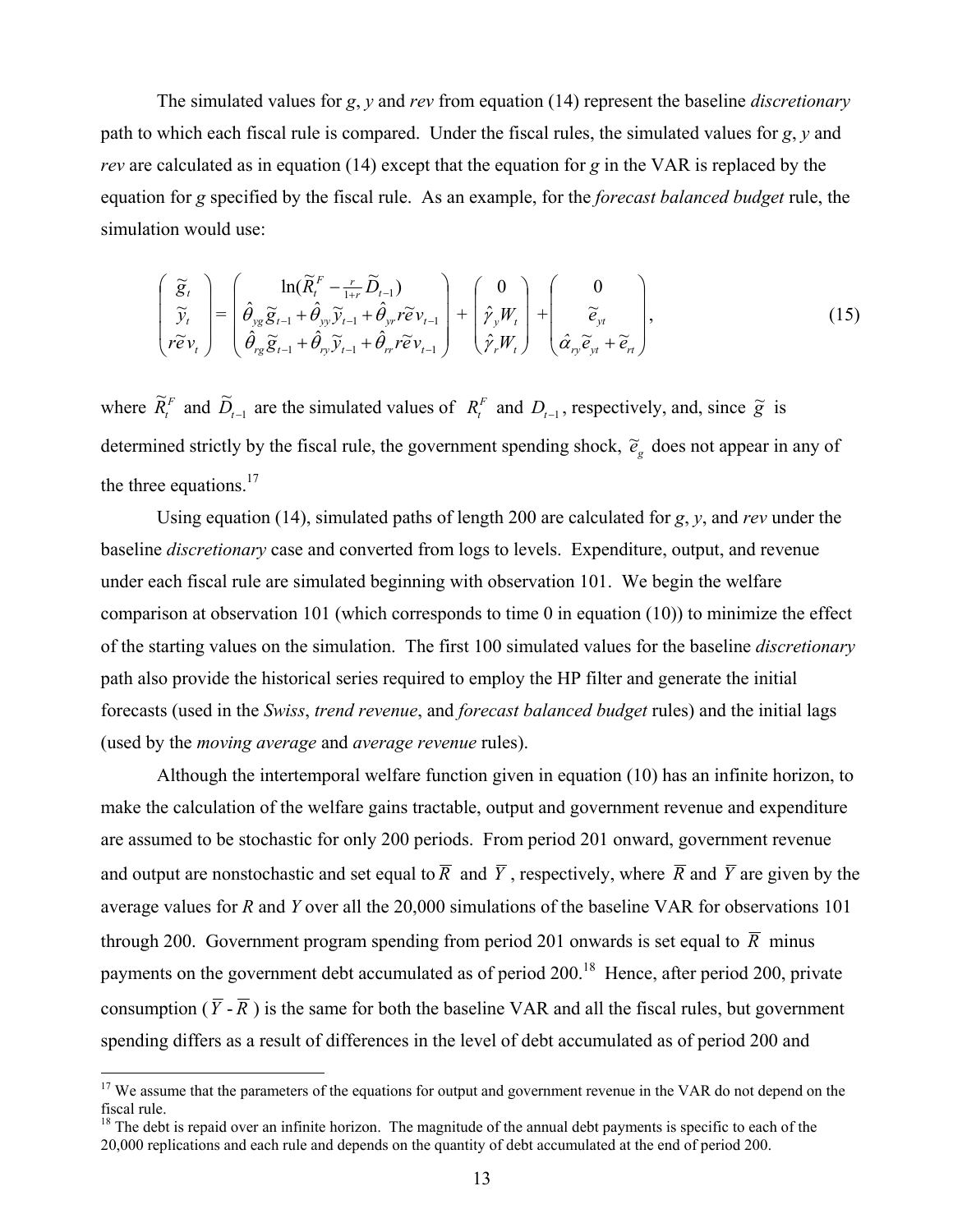differences in the corresponding debt payments. Given these spending differences, welfare will also differ after period 200 across the 20,000 replications for each fiscal rule.

#### 3.3 Data and implementation

 $\overline{a}$ 

We estimate the VAR using a panel of annual data for sixteen European countries: Austria, Belgium, Denmark, Finland, France, Germany, Greece, Ireland, Italy, Netherlands, Norway, Portugal, Spain, Sweden, Switzerland and the UK.<sup>19</sup> As data availability varies across countries, the panel is unbalanced. The earliest year for which we have data for any country is 1970, while the latest year is 2011. There are 391 observations in total. All government expenditure and revenue data are for the central government. For more detail on the data and sources, see the Data Appendix.

The estimated VAR is used to construct our baseline discretionary policy case. Some of the countries in our sample were subject to fiscal constraints for at least part of the sample period, although these constraints vary to the extent that they were enforced. Hence, the data used to estimate the baseline may include expenditure and revenue observations that have been influenced somewhat by rules.<sup>20</sup> To minimize the influence of rules on the baseline when estimating the VAR, we exclude observations for countries with a constitutionally-based fiscal rule, since these tend to be enforced most strictly and are likely to have the most constraining effect on expenditure. <sup>21</sup> The Fiscal Compact that committed 25 European counties to introduce more effective fiscal rules will not affect our results as it was signed in 2012 and ratified in 2014, while the most recent data we use to estimate the VAR is for 2011. To the extent that the baseline incorporates the influence of rules, the welfare change from adopting a strict fiscal rule, as studied here, would be expected to be smaller.

We use a panel of countries to increase the precision of the estimates. To incorporate the possibility of cross-country heterogeneity and common year effects, we include country fixed effects and time period (year) fixed effects as in Beetsma et al. (2008), so the method of estimation uses a least squares dummy variable estimator. We also follow Beetsma et al. (2008) by including two lags of each variable in the VAR to eliminate serial correlation in the residuals.

In addition to the country and time-period fixed effects, we include the lag of the government

<sup>&</sup>lt;sup>19</sup> We excluded former Eastern-bloc countries, as these experienced significant structural and economic change during the sample period, as well as very small European countries (Iceland and Luxembourg).

<sup>&</sup>lt;sup>20</sup> Heinemann, *et al.* (2016), using a 30 study meta-regression-analysis (although not for European countries only), find that supranational restrictions increase the effectiveness of rules, which is consistent with government behaviour having been constrained to some extent by the Stability and Growth Pact.

 $21$  Inman (1996) finds that constitutionally-based rules in U.S. states are more effective. The excluded observations are for Switzerland from 2003 onwards and Germany in 2011. Heinemann, *et al.* (2016) find that rules have a significant constraining effect for Switzerland. If we also exclude countries from the sample that have made political, but not constitutional, commitments to fiscal rules, such as Sweden since 2000 and Austria since 2009, the welfare ranking of the fiscal rules does not change.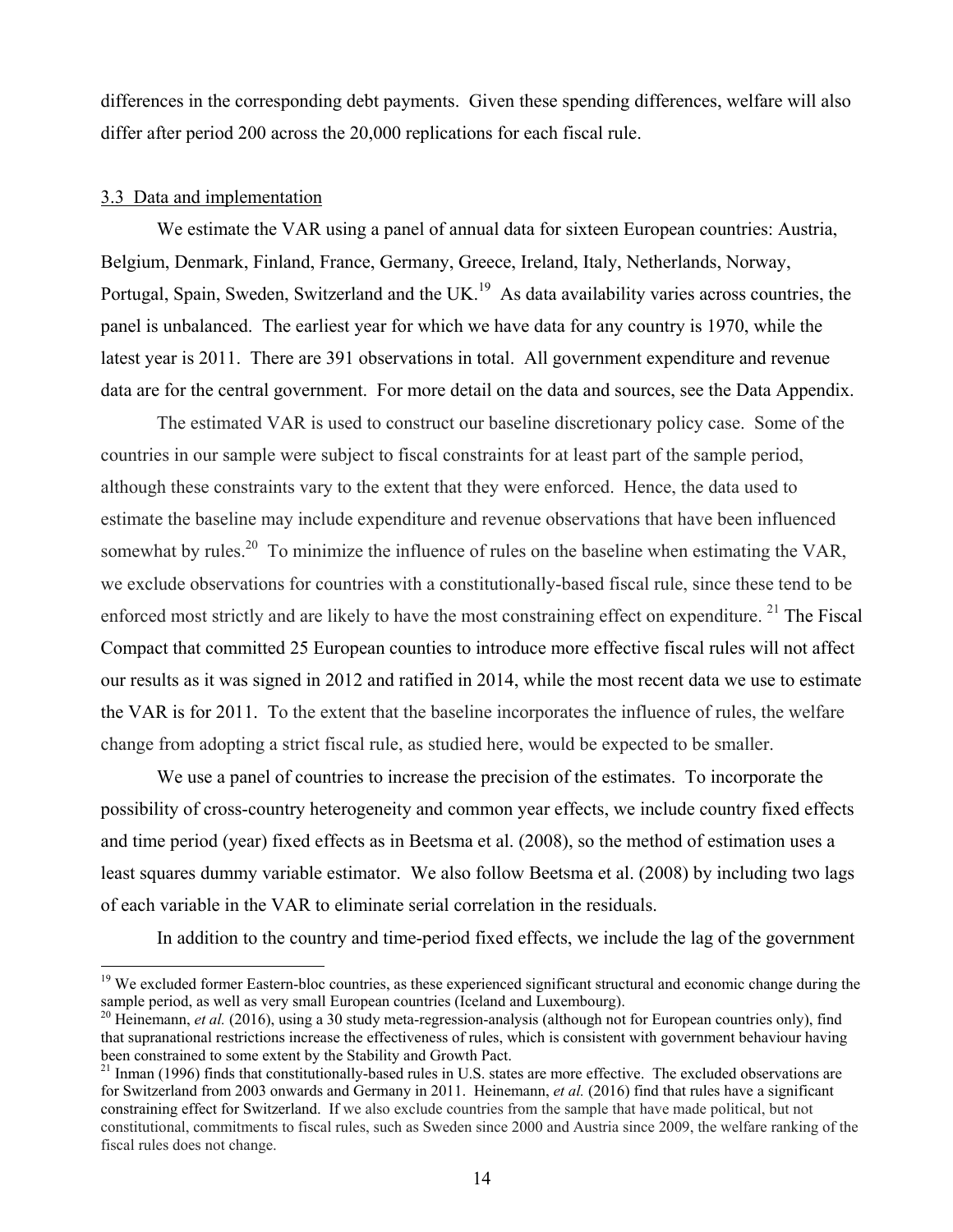debt-to-GDP ratio in the vector *w* of the VAR (equation (12)). The estimates of the VAR imply that, when the debt-to-GDP ratio rises, governments respond by reducing  $g$  and raising  $rev^{22}$ . As well, increases in the government debt-to-GDP ratio have a negative effect on output, which is consistent with other studies (Reinhart and Rogoff, 2010; Checherita and Rother, 2010; Cecchetti et al., 2011; International Monetary Fund, 2012). The debt-to-GDP ratio is not included as a fourth equation in the VAR because this would cause the model to be over-determined, given that the evolution of government debt is determined by government spending and revenue, as described by equation (1).<sup>23</sup>

The impulse response functions for a one standard deviation shock are shown in Figure  $1.^{24}$ . As a check of the robustness of these estimates, we excluded selected countries from the sample and re-estimated the VAR. We found this change had little impact on the impulse responses.

#### 3.4 Forecast and trend calculation

 $\overline{a}$ 

 As noted in Section 2, implementation of the *Swiss*, *trend revenue*, and *forecast balanced budget* rules requires trend values and/or forecasts of output and revenue:  $Y_t^T$ ,  $R_t^T$ ,  $Y_t^F$  and  $R_t^F$ .

Forecasts for output  $(Y_t^F)$  and revenue  $(R_t^F)$  are derived for each period *t* by estimating a univariate second order autoregressive process using the 40 observations up to and including period  $t$ -1.<sup>25</sup> The trends are calculated each period using a Hodrick-Prescott (HP) filter. To address the HP filter endpoint problem, and the non-observability of current period data, we dynamically forecast ahead for five periods — periods *t* to *t*+4. The HP filter methodology is then applied using 45 observations, the 40 observations up to period *t*-1 and the five forecasts from *t* to *t*+4. The value given by the HP

 $^{22}$  This is consistent with the finding of Maltritz and Wuste (2015), using data for European countries, that more outstanding debt leads to smaller deficits.

 $^{23}$  For the simulations described by equation (14), we employ the debt accumulation equation, equation (1), to determine the evolution of the debt-to-GDP ratio (included in the vector *w*). The constant term used in the simulation of the VAR is the average of the estimated constant terms across all 391 observations of the sample, where the constant term for each observation incorporates the corresponding estimated year effect and country fixed effect from the VAR. The starting values for the two lags of *g*, *rev*, and *y* used in the simulations are the averages over the sample. The starting value for the lagged debt-to-GDP ratio, 54.2, is also the average over the sample. Although the same debt-to-GDP ratio is used as a starting value in all 20,000 simulations, by period 101 (when the comparison between the fiscal rules and the baseline begins) each simulation has experienced different paths for the three shocks and, as a result, has accumulated different amounts of debt.

<sup>&</sup>lt;sup>24</sup> Although the estimated output responses to changes in the policy variables are small, other authors that employ European data have found government expenditure multipliers that are of similar size, larger or smaller than our estimates (see Hebous, 2011; Hebous and Zimmermann, 2013; Beetsma et al., 2008; Beetsma and Giuliodori, 2011; Burriel et al., 2010; Hondroyiannis and Papaoikonomou, 2015).

 $25$  An alternative is to use the information criteria to choose the form of the forecasting equation in each of the  $20,000$ simulations and for each of the 100 annual forecasts (for the rules that incorporate forecasts). Use of this alternative could have resulted in different forecast equation specifications through time, across the 20,000 simulations, and for each of the fiscal rules. As our focus is on a comparison of the fiscal rules, rather than the forecast method, we chose to keep the forecast method simple and uniform across the different fiscal rule specifications. This makes the forecast method clear and ensures that welfare differences across the fiscal rules do not depend on differences in the forecast methodology adopted for each rule.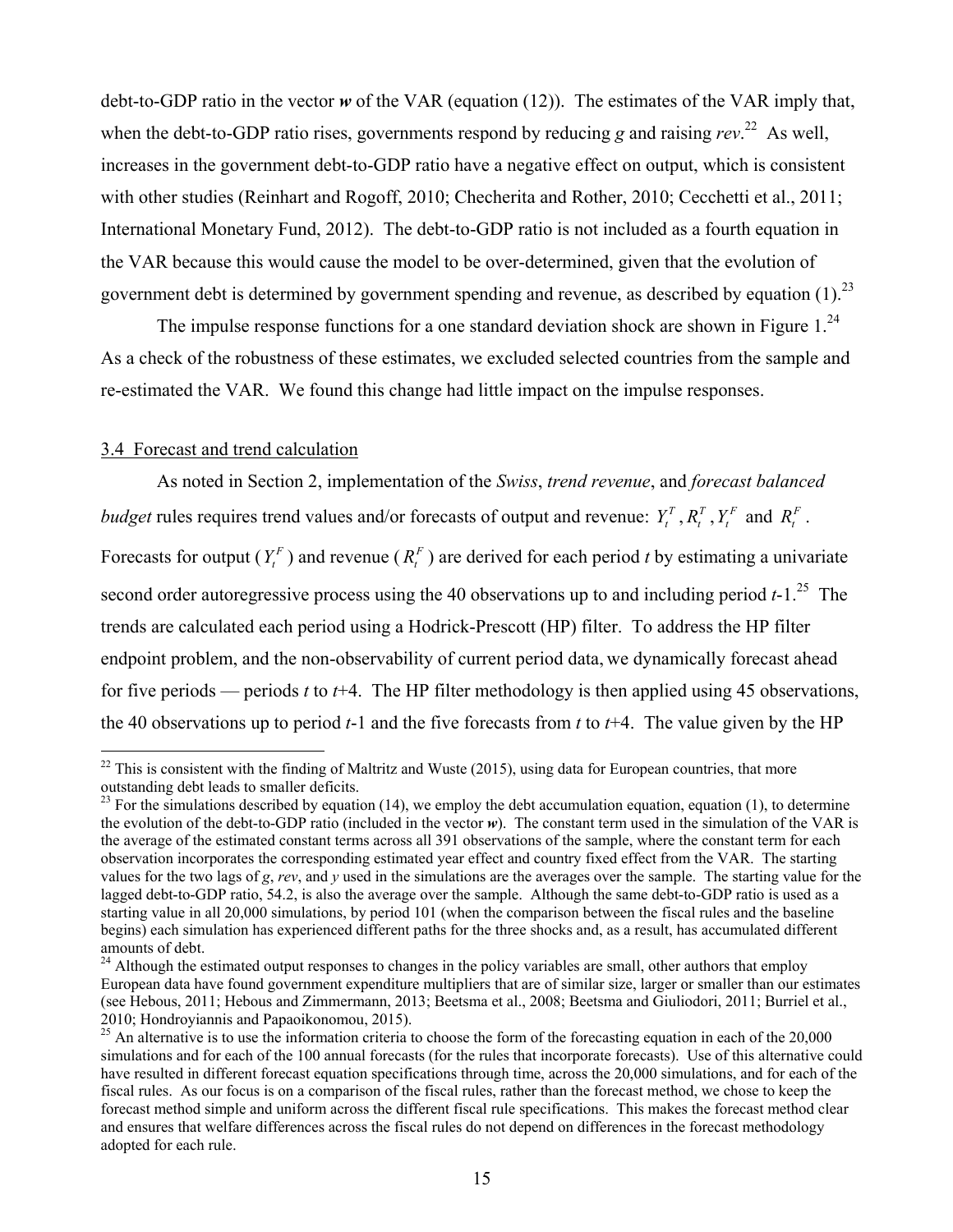filter for period  $t$  is taken as the trend value for that period.<sup>26</sup>

With the *current period balanced budget* rule, spending is determined under the assumption that current period revenue is known. In contrast, with the *moving average*, *Swiss*, *trend revenue, average revenue* and *forecast* and *one-lag balanced budget* rules, the level of spending is set at the beginning of the period based on lagged revenue or revenue and output forecasts for period *t*. As a result, other than the *current period balanced budget* rule, the informational requirements for implementation of the fiscal rules are only that revenue and output from the previous period be observed.

#### **4. Comparison of the Fiscal Rules**

 $\overline{a}$ 

This section discusses the welfare gains, as captured by *τ*, of the different fiscal rules relative to the baseline *discretionary* policy. To help illuminate the factors underlying the welfare effects, we also compare government spending and private consumption volatility under each of the rules, where these are measured as the mean over the 20,000 simulations of the standard deviations calculated for the 100 years following the implementation of a rule. Finally, we assess how well the different rules avoid excessive debt accumulation. As an indicator of whether a fiscal rule is likely to generate high debt, we calculate the percentage of the 20,000 simulations for which the debt-to-GDP ratio exceeds 150 percent in at least one year. The findings are reported in Tables 1 and 2.

The first key result is that a fiscal rule can increase welfare relative to the baseline *discretionary* policy even though the rule constrains a government's spending path. Of the eleven cases for which results are provided in Tables 1 and 2, only two yield lower levels of welfare than the baseline – the *average revenue rule* and the *profligate government* scenario. Since some of the fiscal rules increase welfare relative to the baseline, the historical expenditure paths used to estimate the baseline may have been influenced by factors such as spending or deficit bias.

Another key finding is that balanced budget rules differ greatly in terms of their welfare effects. The *one-lag balanced budget* rule, which avoids debt accumulation beyond one period, yields a very small positive value for *τ*, and so generates a level of welfare that is almost identical to that of the *discretionary* policy. The rapid elimination of debt, as required by the *one-lag balanced budget* rule, leads to greater variation in the provision of government services (volatility of .111 versus .107 under *discretion*), and this greater volatility entails a welfare cost.

<sup>&</sup>lt;sup>26</sup> See Mise et al. (2005) on the endpoint problem and International Monetary Fund (2010, Appendix IVa) on methods to deal with it. Changing the magnitude of the weight in the HP filter from 6.25 was not found to be important to the results. We applied the forecasts and filters to the logarithms of the variables and then took exponentials, but found that the results did not change if the HP filter was applied to the levels of the variables.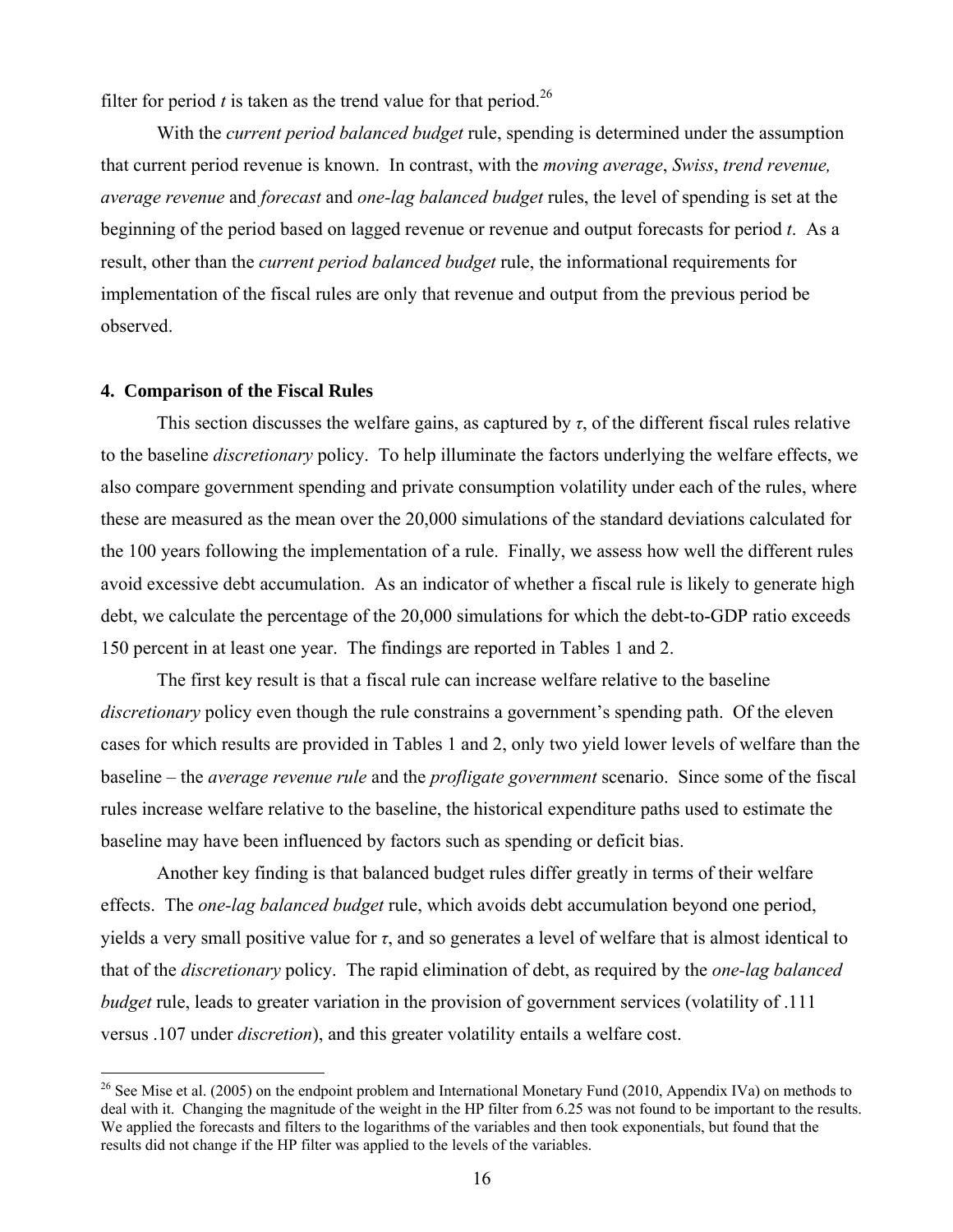The *current period balanced budget* policy of spending all revenue as it is received is more stabilizing than the *one-lag balanced budget* rule since it does not lead to the accumulation of debt which must then be quickly eliminated. The *current period balanced budget* rule is also more stabilizing of government spending than is *discretionary* policy (Table 1, column 2, rows A.1 and C), and private consumption is also slightly more stable (Table 1, column 3). These outcomes help explain why the *current period balanced budget* rule yields higher welfare – a *τ* of .32, equivalent to approximately one third of one percent of government program spending each year – than the *discretionary* policy (Table 1, row A.1, column 1).

The third type of balanced budget rule considered, the *forecast balanced budget* rule, sets total spending equal to a simple univariate forecast of current period revenue. This type of balanced budget rule is more stabilizing and has a higher value of *τ* than the *discretionary* policy as well as the other two balanced budget rules. Welfare is higher because a forecast of revenue is smoother than actual revenue, so movements in government spending are less variable than under a rule that sets spending equal to revenue in every period or with a one period lag (Table 1, column 2). The value of *τ* achieved with the *forecast balanced budget* rule (.60) is among the highest of all the rules considered.

Rules that aim to maintain a structurally balanced budget, the *trend revenue* and *Swiss* rules, are the best performing rules and the welfare gains associated with these rules are in the range of estimates from studies of the benefits of business cycle stabilization (Barro, 2009; Kumhof and Laxton, 2013; Pallage and Robe, 2003).<sup>27</sup> The goal of these two rules is to balance the budget over the business cycle, so in downturns spending does not fall and in recoveries the government saves. As shown in Table 2, the variability of government program spending is lower by about a third with these rules relative to *discretionary* policy. As a consequence of this more stable government spending, along with slightly more stable private consumption, welfare is higher. The *Swiss* rule is designed to be counter-cyclical, while the *trend revenue* rule is a-cyclical, so the *trend revenue* rule leads to slightly lower government expenditure volatility, which may account for its slightly higher welfare gain (.63 compared to .60 with the *Swiss* rule).

Of the eleven rules considered in Tables 1 and 2, the best-performing rule is the *trend revenue* rule, but welfare is only slightly lower with the *Swiss* and *forecast balanced budget* rules. A factor that differentiates the *forecast balanced budget* rule from these other two rules is that it requires only

 $\overline{a}$ 

 $^{27}$  Using a stylized model of a small open economy, Kumhof and Laxton (2013) find that a fiscal rule can lead to welfare gains as large as .131 percent of consumption (which is similar in magnitude to .5 percent of government program spending). Their calibration exercise also reveals that the gains from adopting an optimal fiscal policy rule are four to five times larger than the gains from choosing an optimal monetary policy rule.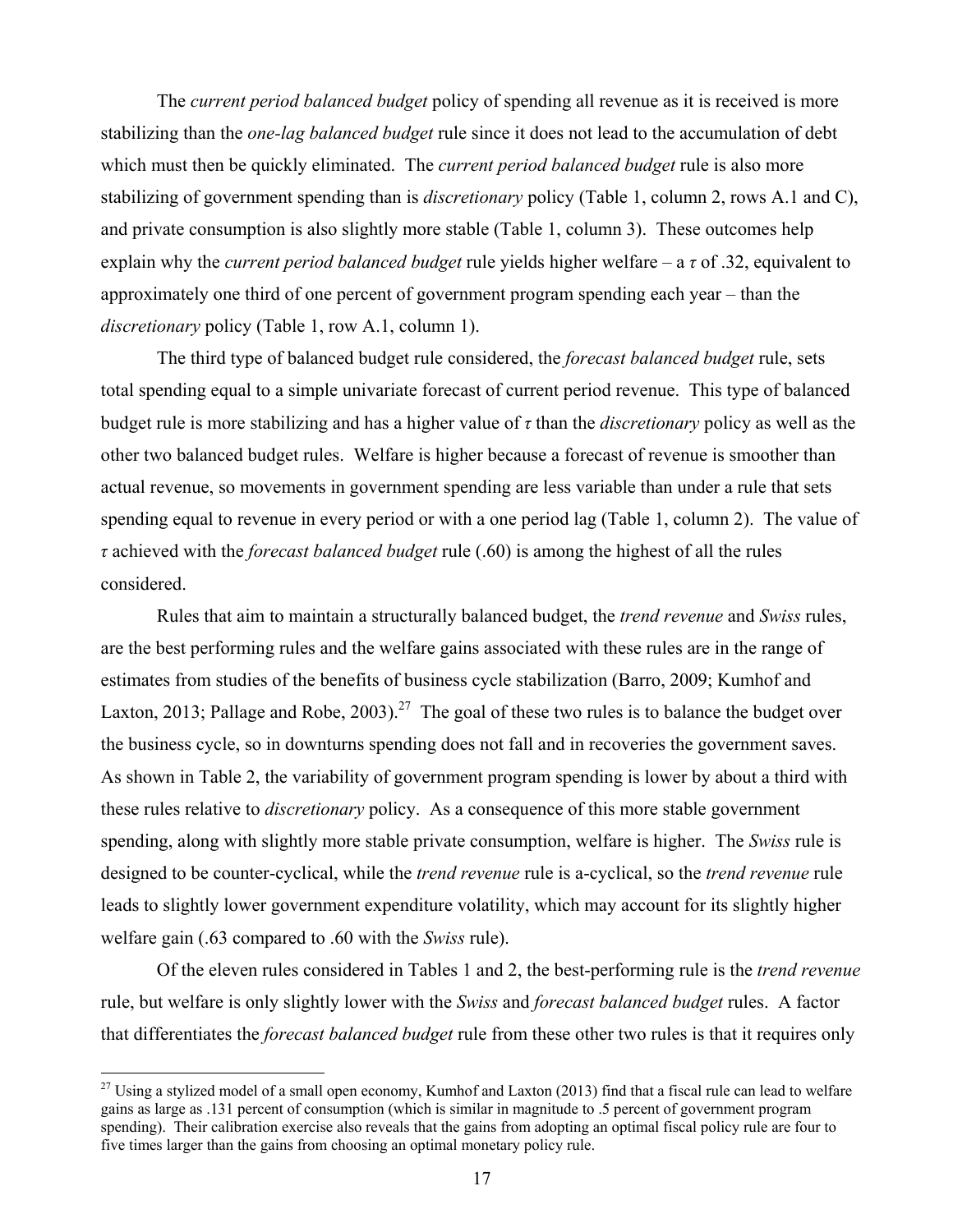a one period ahead forecast of revenue, while the *trend revenue* rule requires an estimate of trend revenue, and the *Swiss* rule requires an estimate of trend output and forecasts of revenue and output. The greater simplicity of the *forecast balanced budget* rule is an advantage since distinguishing the trend and cycle can be controversial.

We find that some rules lead to considerable debt accumulation and lower welfare. This is clearly evident with the *average revenue* rule. Under this rule, government real per capita program expenditure is set equal to the average of real per capita revenue, net of interest payments, over the 10 years prior to the implementation of the rule.<sup>28</sup> This rule implies that real per capita program spending is held constant, so program spending increases at the same rate as the sum of population growth and inflation. While this rule eliminates government expenditure volatility, private consumption volatility is one third higher than under the baseline *discretionary* policy – .084 compared to .061. More importantly, this rule often results in excessive debt accumulation. As shown in column (4) of Table 2, with the *average revenue* rule, in 29.2 percent of the 20,000 simulations, the government debt-to-GDP ratio exceeds 150 percent in at least one year. This rule produces high debt in many cases because it does not incorporate feedback from debt to spending.<sup>29</sup> Greater consumption volatility and debt accumulation leads the *average revenue* rule to yield lower welfare than the *discretionary* policy.

The welfare benefit of a *moving average* rule increases with a longer moving average process, so the 10-year moving average has the highest welfare of the four *moving average* rules considered in Table 1 (Part B). The 10-year *moving average* rule also yields greater smoothing of government expenditure than all the other rules except the *average revenue* rule. The standard deviation of the logarithm of government program spending is .061 with the 10-year *moving average* rule, which is only slightly more than half the magnitude of the volatility associated with the *discretionary* policy. On the other hand, the risk of excessive debt accumulation is somewhat elevated with the 10-year *moving average* rule. The percentage of the 20,000 simulations for which the debt-to-GDP ratio exceeds 150 percent in at least one year is 0.7, which is higher than the percentage for the *trend* 

 $\overline{a}$ 

 $^{28}$  Results and the ranking of this rule are similar if spending is based on an average of revenue over the previous 20 years, rather than the previous 10 years.

<sup>&</sup>lt;sup>29</sup> The percentage of the 20,000 simulations for which the debt/GDP ratio exceeds 150 percent in at least one year is lower, but still a substantial 20.5 percent, for a variation of the simple *average revenue* rule in which total expenditure, rather than program expenditure, is held constant. In this case, total government expenditure (program expenditure plus current period interest payments) is set equal to an average of past revenue, so current period program expenditure varies with interest payment changes. The interest payments create feedback from higher debt to lower program expenditure which causes somewhat less new debt to be accumulated. In this case, the standard deviation of the log of government expenditure is small, at .016, but not zero, as in the truly constant program expenditure case. Also, *τ* is higher, at .17, since private consumption volatility is lower (.072 compared to .084), but the ranking of the *average revenue* rule, relative to all the other rules except the *one-lag balanced budget* rule, does not change.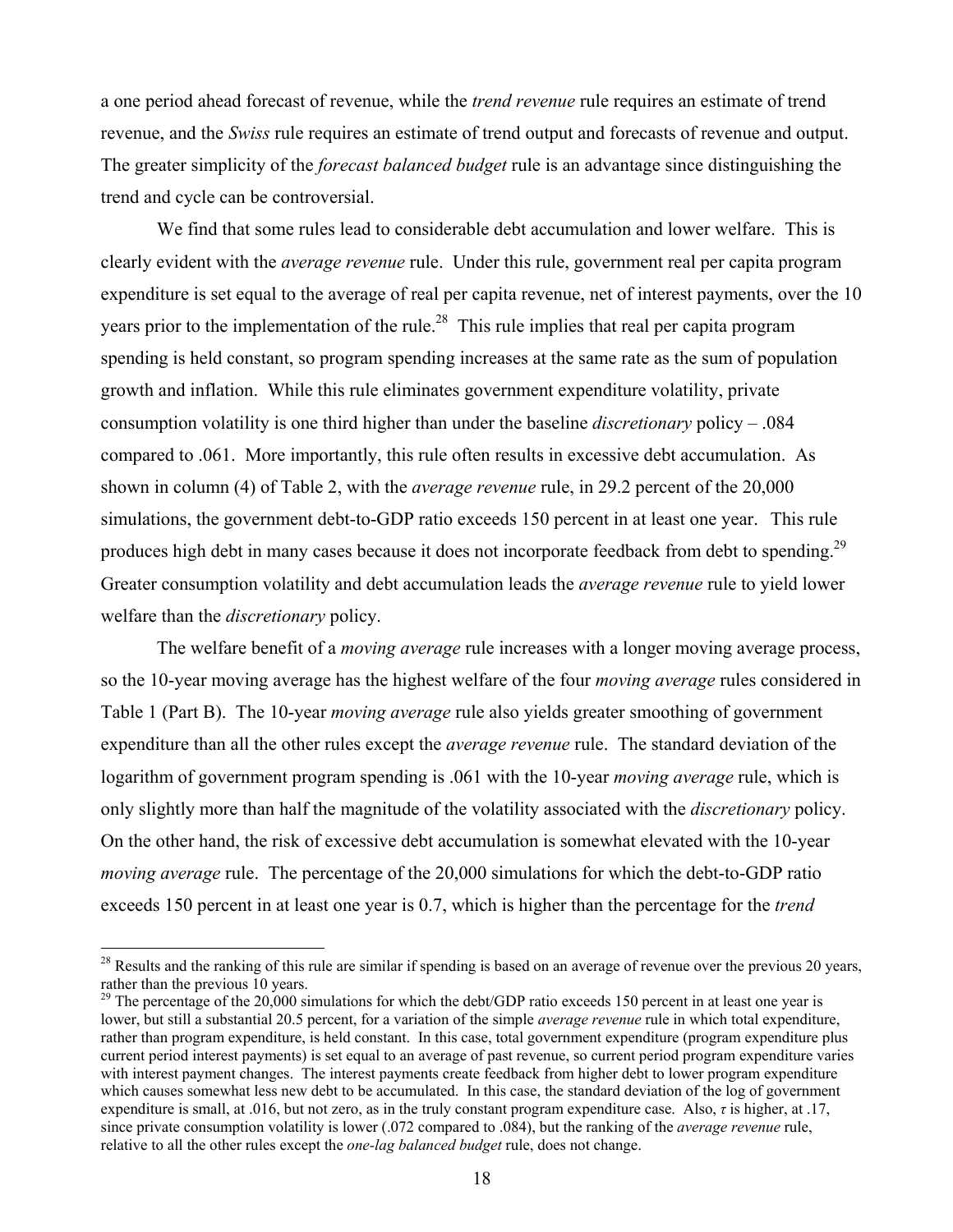*revenue, Swiss* and *forecast balanced budget* rules (Table 2, column 4).<sup>30</sup> While the value of *τ* for the 10-year *moving average* rule is relatively high (.45), it is not quite as high as with these other rules.

In contrast to the other cases considered, the *profligate government* scenario yields high debt accumulation, volatile expenditures, and a large negative impact on welfare. The value of  $\tau$  in this case is -2.70, implying that the representative agent would sacrifice 2.7 percent of government program spending every year to avoid the *profligate government* spending path.<sup>31</sup> Further, despite the requirement that the government cut spending by 3 percent per year when the debt-to-GDP ratio reaches or exceeds 90 percent of GDP, for 17 percent of the simulations this expenditure cut is not adequate to stop the government debt-to-GDP ratio from exceeding 150 percent in at least one year (Table 2, column 4). The results for this scenario make clear that, while some of the rules given in Table 2 improve on *discretionary* policy, there exist expenditure paths, which approximate the spending strategies of some governments, which generate significant welfare losses.

#### **5. Robustness of the Results to Changes in the Simulation Parameters**

 $\overline{a}$ 

For the four best performing rules – the *trend revenue* rule, the *Swiss* rule, the *forecast balanced budget* rule and the 10-year *moving average* rule, we check for robustness by re-calculating the results using a coefficient of relative risk aversion of 4 (as in Barro (2009)) rather than 2, and values of 1 percent and 3 percent for both the discount rate and interest rate, rather than 2 percent. The results for these alternative choices of the simulation parameters are reported in Table 3.

For all the permutations of the parameters considered in Table 3, the four fiscal rules increase welfare relative to the baseline of *discretionary* spending. Thus, the conclusion that a fiscal rule can raise welfare relative to the baseline is robust to variations in the simulation parameters. Further, as would be expected, for a higher value of the risk aversion parameter, the welfare benefit of a rule is larger. For example, an increase in the coefficient of relative risk aversion from 2 to 4 causes the welfare benefit of the *trend revenue* rule to rise from .63 to .93 percent of annual program spending.

The results reported in Table 3 also show that varying the simulation parameters does not alter the ranking of the rules. Of the four rules, the *trend revenue* rule yields the highest welfare in all six cases. The *Swiss* and *forecast balanced budget* rules remain the next highest ranked rules, followed by the 10-year *moving average* rule. As well, Parts B and C of Table 3 show that, while the standard

<sup>&</sup>lt;sup>30</sup> If interest payments on government debt are not incorporated in the 10-year *moving average* rule, so there is no feedback from debt to spending, the percentage of the simulations for which the debt-to-GDP ratio exceeds 150 percent in at least one year rises from .7 to 8.3 percent. Thus, the feedback from debt that follows from the inclusion of interest payments in equation (5) has a large impact on debt accumulation.

 $31$  If the debt threshold is increased from 90 to 120 percent, which facilitates greater expenditure volatility, the value of  $\tau$ falls to -10.6.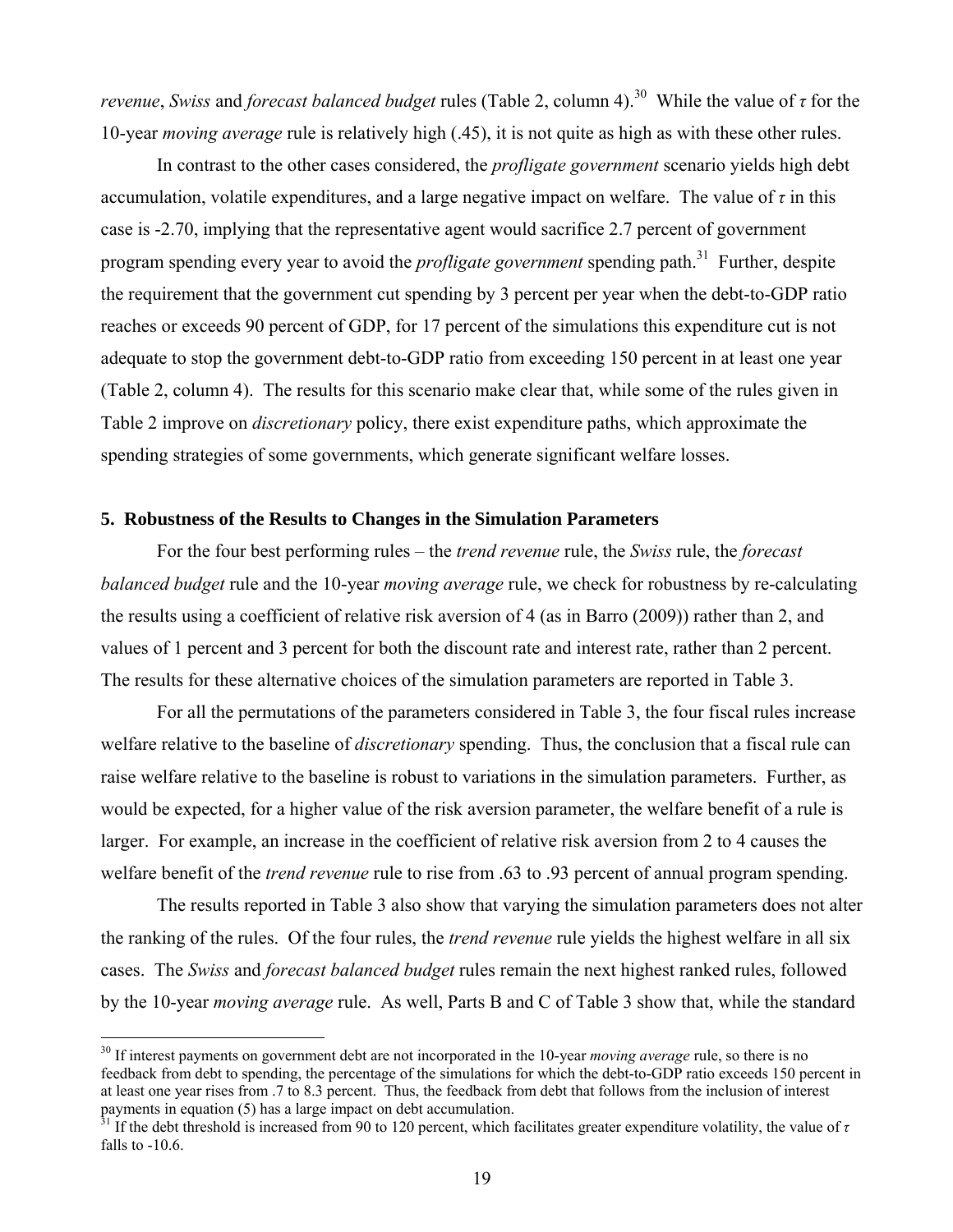deviation of government expenditure is lowest with the *moving average* rule, the standard deviation of private consumption is higher under this rule than with the other rules, which is consistent with the results in Table 2.

#### **6. Discussion and Conclusions**

Prolonged deficits and the accumulation of high levels of debt in many jurisdictions have led to increased interest in fiscal rules. This study aims to improve our understanding of the benefits of different types of fiscal rules and to determine whether some rule designs reduce volatility and increase welfare by more than others. Using data for European countries and Monte Carlo methods, we evaluate the welfare and stabilization performance of a variety of fiscal rules.

With many of the rules we analyze, although not all, it is possible to increase both welfare and government expenditure stability. The best rules increase welfare by more than half of one percent of government program spending each year forever and reduce government expenditure volatility by about one third relative to the baseline *discretionary* policy. While most of the rules also reduce the volatility of private consumption by between 5 and 10 percent, the principal benefit of a rule is to reduce government expenditure volatility.

The benefits of stabilization are understated to the extent that the welfare function includes only the consumption benefits of stabilization and does not include savings in terms of reduced government costs (Crain, 2003), the reduced costs of re-allocating resources (such as hiring and firing costs), or the reduction in the negative effects of government expenditure volatility on uncertainty and private sector investment and growth (Barlevy, 2004; Fernández-Villaverde et al., 2015; Born and Pfeifer, 2014). On the other hand, to the extent that some shocks to government program expenditures are not easily controlled by government, so a rule cannot be followed strictly, the results may overstate the benefit of a fiscal rule.

A somewhat surprising finding is that the different forms of balanced budget rules differ considerably in terms of their impact on welfare. The *current period balanced budget* rule, which sets government expenditure equal to actual revenue, yields higher welfare and lower volatility of government program spending and private consumption than the baseline *discretionary* policy. This implies that discretionary government spending, as represented by the simulated VAR, leads to less stable government expenditure than if the budget had been balanced in every period. Such a result is unexpected, given that discretionary policy is usually undertaken to decrease, rather than increase, economic volatility.

While the *current period balanced budget* rule provides a useful comparison, it is not

20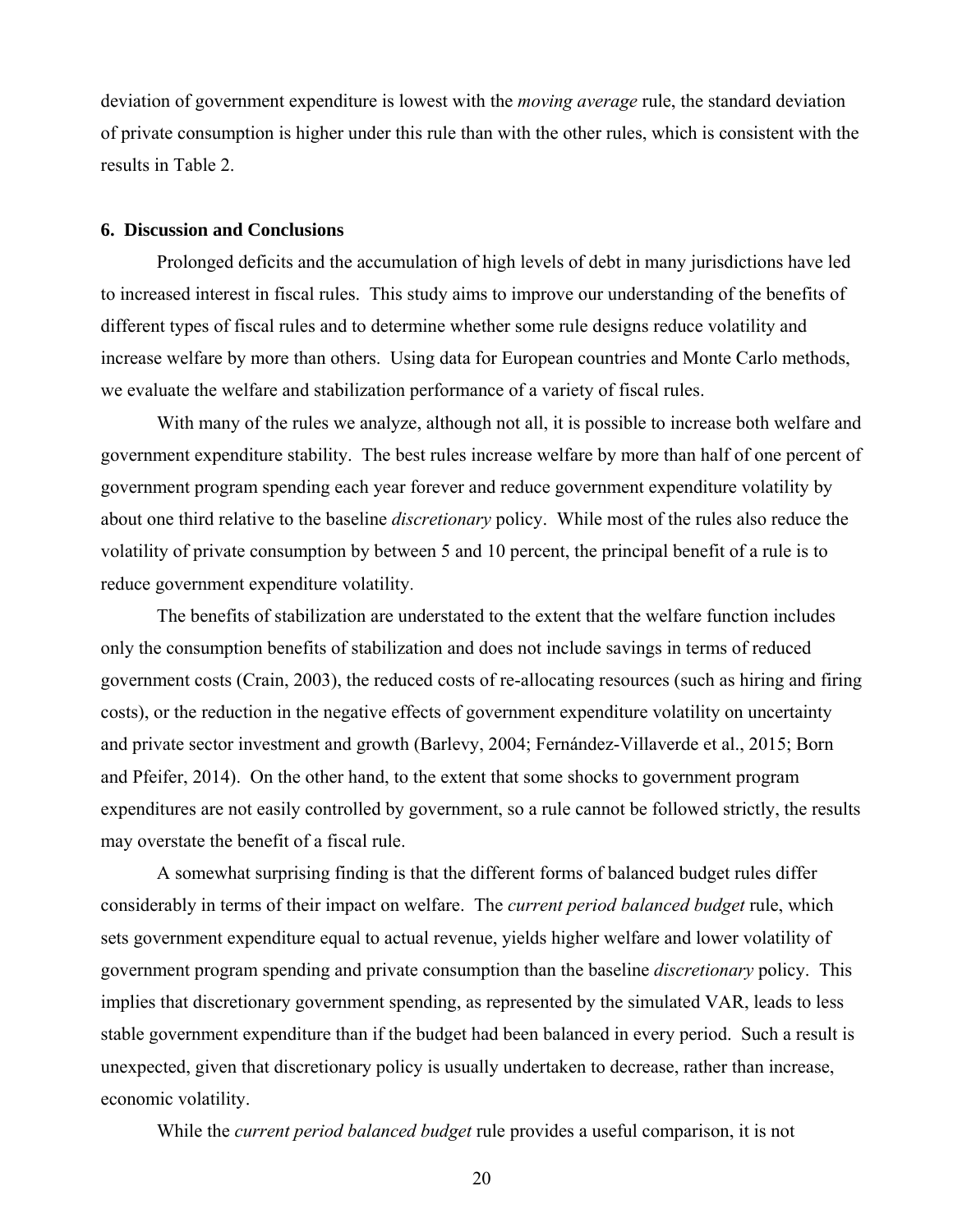implementable in practice since it requires knowledge of current period revenue. A second type of balanced budget rule relaxes this informational requirement, balances the budget with a one period lag, and retires new debt within a year. This *one-lag balanced budget* rule yields more volatile government spending than the *current period balanced budget* rule and generates a level of welfare that is almost identical to that of the *discretionary* policy. The rapid elimination of debt can lead to significant volatility in the provision of government services, which entails a welfare cost. The third type of balanced budget rule we consider, the *forecast balanced budget* rule, leads to smoother government expenditure and higher welfare than the two other balanced budget rules, and higher welfare than all the other rules except those that target a zero structural deficit.

Although rules with more stable government spending generally yield a better welfare outcome, we find that a rule that imposes completely stable government spending (equal to average real per capita revenue over the 10 years prior to the implementation of the rule) generates greater private consumption volatility and lower welfare than the *discretionary* policy. This result suggests that some responsiveness of government expenditure to revenue movements is preferred from a welfare perspective. Further, a rule that sets real per capita spending equal to a constant is associated with a high probability of excessive debt accumulation, along with the associated greater risk of a debt crisis and abandonment of the rule. Thus, a rule that links government expenditure growth to inflation and population growth, while popular in some U.S. states, is found to be a relatively poorlyperforming rule.

Another expenditure path that can lead to a significant welfare loss is the *profligate government* expenditure path, where policymakers procrastinate on making unpleasant policy choices, such as controlling spending, until further expenditure increases become infeasible due to excessive debt accumulation (Passarelli and Tabellini, forthcoming). Such a strategy leads to increased government and private spending volatility, high debt accumulation, and a large welfare loss. The results from this scenario also indicate that a debt-to-GDP ratio target can yield a poor welfare outcome.

Rules that target a zero structural deficit — the *trend revenue* and *Swiss* rules — perform best. The highest welfare is achieved with the *trend revenue* rule, which may be the result of the greater stability in government expenditure that results with this a-cyclical rule. While the rules that target a zero structural deficit yield the highest welfare, the *forecast balanced budget* rule, where current spending is based on a simple univariate forecast of current revenue, increases welfare by as much as the *Swiss* rule and by almost as much as the *trend revenue* rule.

While yielding a similar level of welfare as rules that target a zero structural deficit, the

21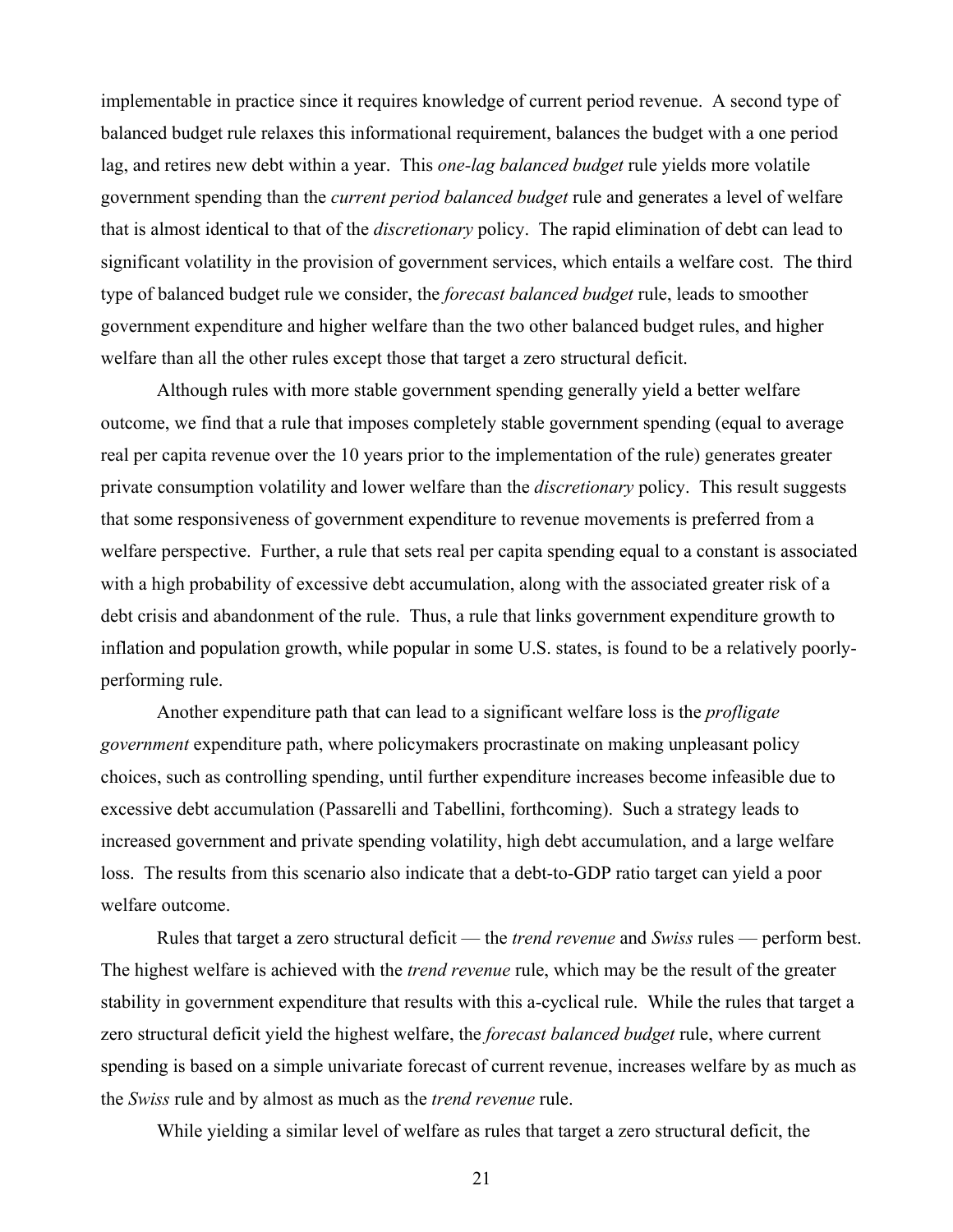*forecast balanced budget* rule does not require trend revenue or trend output estimates. This may be an advantage from a political perspective since, as noted by Wyplosz (2012, 10), "Cyclical correction is more art than science and is not easily comprehended by the public at large, which opens the doors to manipulations and, quite possibly, to an eventual repeal." Another attractive feature of the *forecast balanced budget* rule is that it is relatively straightforward and easy to understand. A rule that is understood by the public may give politicians less room for discretion, which could help insulate policymakers from short-term political pressure – say to increase spending during booms. A simple fiscal rule may also increase clarity and transparency in fiscal policy decision making. In their review of fiscal rules, Schaechter et al. (2012) note that a less complex rule could facilitate monitoring by the public, which may be an important component of a successful and enduring rule.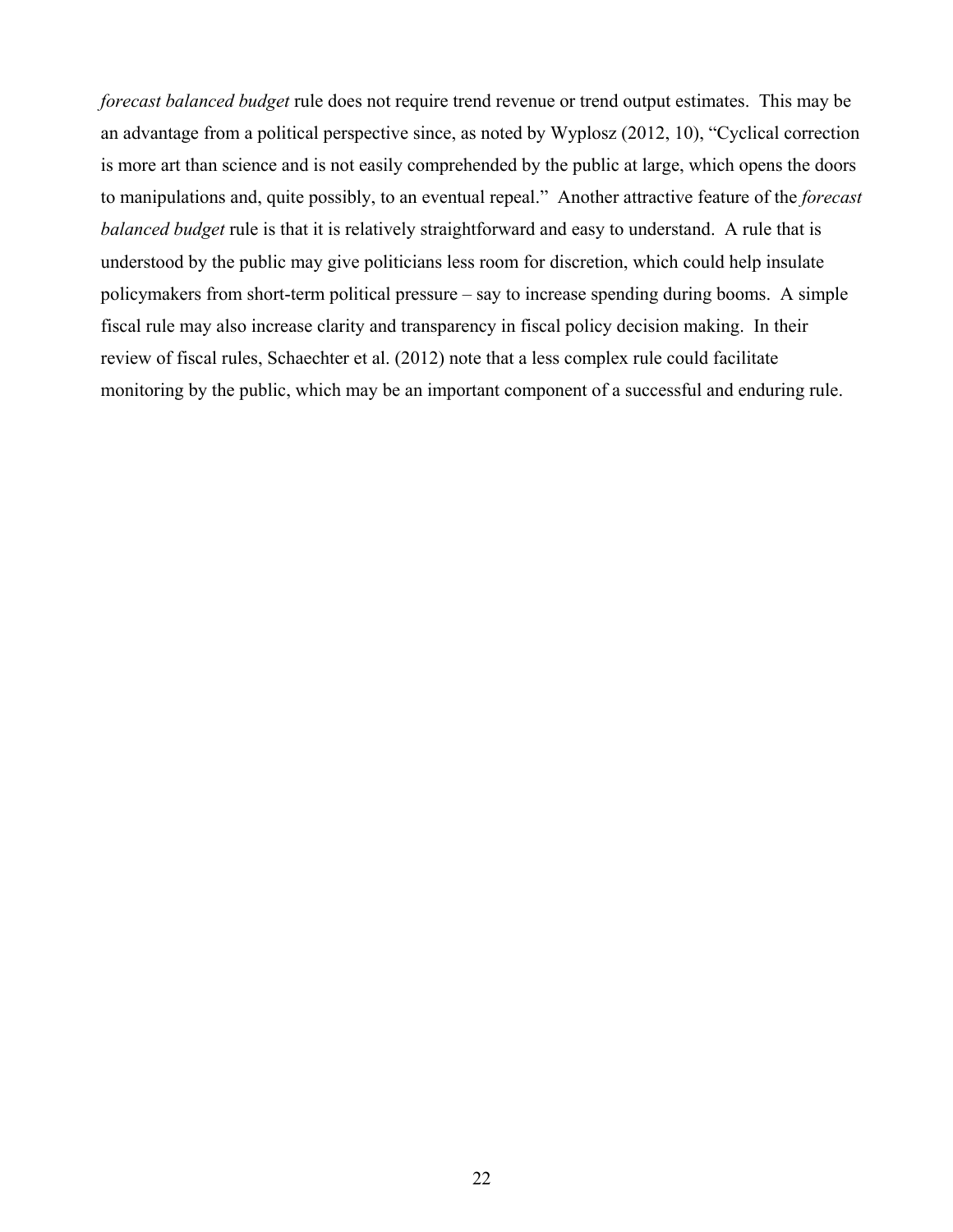#### *References*

Alesina, A. and R. Perotti. 1995. "The political economy of budget deficits," *International Monetary Fund Staff Papers*. 42:1, 1-31.

Anderson, Barry and Joseph J. Minarik. 2006. "Design choices for fiscal policy rules," *OECD Journal of Budgeting*. 5(4), 159-208.

Auerbach, Alan J. 2013. "Budget rules and fiscal policy: Ten lessons from theory and evidence," *German Economic Review*. 15(1), 84-99.

Ayuso-i-Casals, Joaquim. 2012. "National expenditure rules: Why, how and when," Economic Papers 473. Brussels: European Commission, Directorate-General for Economic and Financial Affairs.

Badinger, H. 2009. "Fiscal rules, discretionary fiscal policy and macroeconomic stability: An empirical assessment for OECD countries," *Applied Economics*. 41, 829-847.

Barlevy, Gadi. 2004. "The cost of business cycles under endogenous growth," *American Economic Review*. 94(4), 964-990.

Barro, R. J. 1979. "On the determination of the public debt," *Journal of Political Economy*. 87(5), 940-971.

Barro, R. J. 2009. "Rare disasters, asset prices, and welfare costs," *American Economic Review*. 99(1), 243- 264.

Bayoumi, Tamim and Barry Eichengreen. 1995. "Restraining yourself: The implications of fiscal rules for economic stabilization," *IMF Staff Papers*. 42(1), 32-48.

Beetsma, Roel, Massimo Giuliodori, and Franc Klaassen. 2008. "The effects of public spending shocks on trade balances and budget deficits in the European Union," Journal of The European Economic Association. 6(2-3), 414-423.

Beetsma, Roel and Massimo Giuliodori. 2011. "The effects of government purchases shocks: Review and estimates for the EU," *The Economic Journal*. 121, F4-F32.

Bems, R., and I. de Carvalho Filho. 2011. "The current account and precautionary savings for exporters of exhaustible resources," Journal of International Economics. 84(1), 48-64.

Blanchard, Olivier and Roberto Perotti. 2002. "An empirical characterization of the dynamic effects of changes in government spending and taxes on output," *Quarterly Journal of Economics*. 117(4), 1329-1368.

Bohn, Henning. 2007. "Are stationarity and cointegration restrictions really necessary for the intertemporal budget constraint?" *Journal of Monetary Economics*. 54, 1837-1847.

Bohn, Henning and Robert P. Inman. 1996. "Balanced-budget rules and public deficits: Evidence from the U.S. states," *Carnegie-Rochester Conference series on Public Policy*. 45, 13-76.

Boije, Robert, Albin Kainelainen and Jonas Norlin. 2010. "The Swedish fiscal policy framework," *Nordic Economic Policy Review*. Number 1, 199-217.

Borensztein, Eduardo, Olivier Jeanne and Damiano Sandri. 2013. "Macro-hedging for commodity exporters," *Journal of Development Economics*. 101, 105-116.

Born, B. and J. Pfeifer. 2014. "Policy risk and the business cycle," *Journal of Monetary Economics*. 68, 68-85.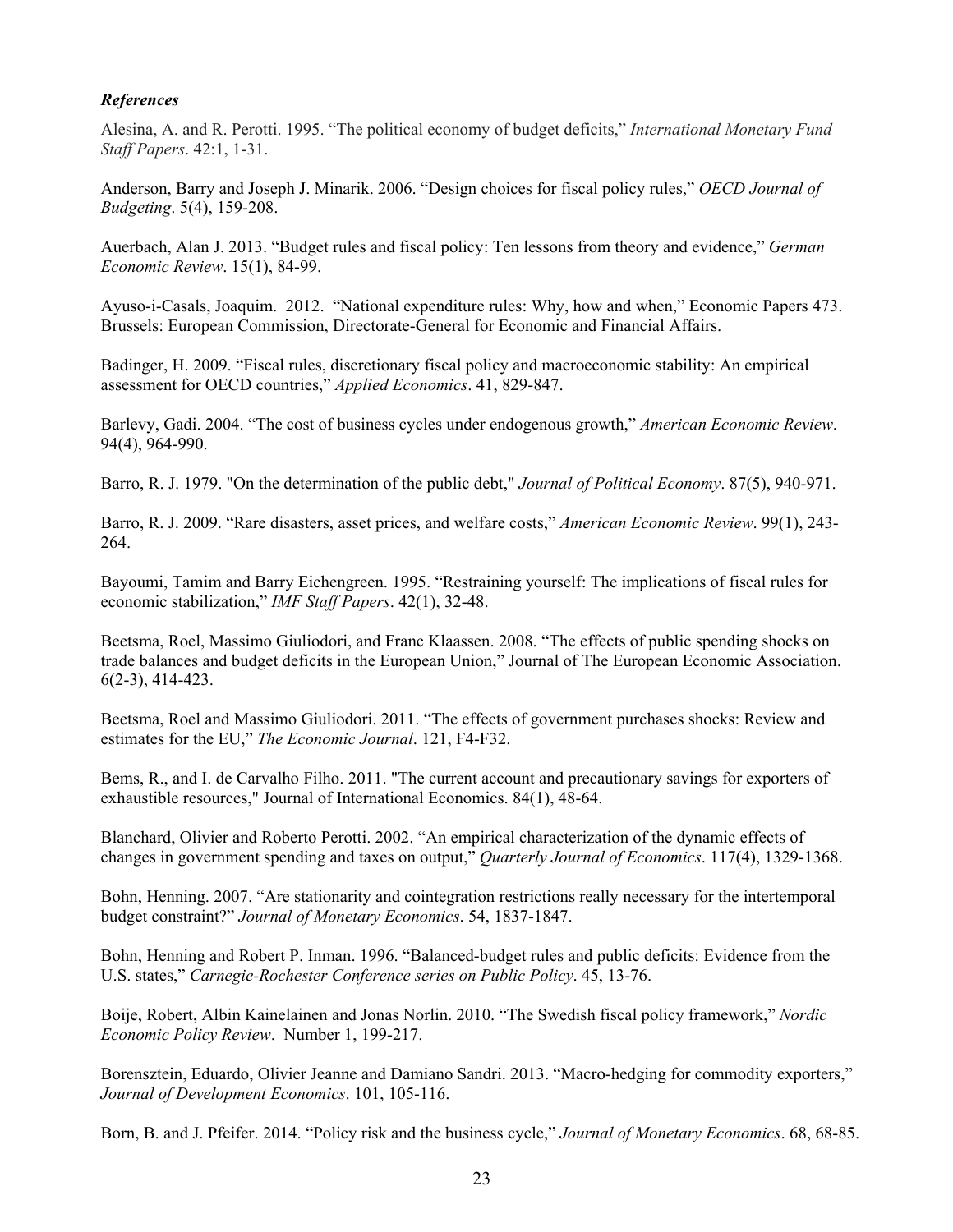Bova, Elva, Tidiane Kinda, Priscilla Muthoora and Frederik Toscani. 2015. *Fiscal Rules at a Glance*. Washington, D.C.: International Monetary Fund.

Brück, Tilman and Rudolf Zwiener. 2006. "Fiscal policy rules for stabilisation and growth: A simulation analysis of deficit and expenditure targets in a monetary union," *Journal of Policy Modelling*. 28, 357-369.

Burriel, Pablo, Francisco de Castro, Daniel Garrote, Esther Gordo, Joan Paredes, and Javier J. Perez. 2010. "Fiscal policy shocks in the euro area and the US: An empirical assessment," *Fiscal Studies*. 31:2, 251-285.

Calmfors, Lars, Giancarlo Corsetti, John Hassler, Gilles Saint-Paul, Hans-Werner Sinn, Jan-Egbert Sturn, Akos Valentinyi , Xavier Vives. 2012. "Chapter 4: The Swedish model," *The EEAG Report on the European Economy*. Munich: CESifo.

Cavallari, L. and S. Romano. 2017. "Fiscal policy in Europe: The importance of making it predictable," *Economic Modelling* 60, 81-97.

Cecchetti, Stephen G., M.S. Mohanty, and Fabrizio Zampolli. 2011. "The real effects of debt," BIS WP 352.

Celasun, Oya, Xavier Debrun, and Jonathan D. Ostry. 2007. "Primary surplus behavior and risks to fiscal sustainability in emerging market countries: A 'fan-chart' approach," *IMF Staff Papers*. 53(3), 401-425.

Céspedes, Luis Felipe, and Andrés Velasco. 2014. "Was this time different? Fiscal policy in commodity republics," *Journal of Development Economics*. 106, 92-106.

Checherita, Cristina and Philipp Rother. 2010. "The impact of high and growing government debt on economic growth: An empirical investigation for the euro area." European Central Bank Working Paper Series No 1237.

Corsetti, Giancarlo and Gernot Müller. 2006. "Twin deficits: Squaring theory, evidence and common sense," *Economic Policy*. 21, 598-638.

Crain, William Mark. 2003. *Volatile States: Institutions, Policy and the Performance of America State Economics*. Ann Arbor, MI: University of Michigan Press.

Debrun, Xavier, Laurent Moulin, Alessandro Turrini, Joaquim Ayuso-i-Casals and Manmohan S. Kumar. 2008. "Tied to the mast? National fiscal rules in the European Union," *Economic Policy*. 299-362.

Durdu, Ceyhun Bora, Enrique G. Mendoza, Marco E. Teronnes. 2009. "Precautionary demand for foreign assets in sudden stop economies: An assessment of the New Mercantilism," *Journal of Development Economics*. 89, 194-209.

Engel, Eduardo, Christopher Neilson and Rodrigo Valdés. 2011. "Chile's fiscal rule as social insurance." Central Bank of Chile Working Paper No. 627.

Fernández-Villaverde, Jesús, Pablo Guerrón-Quintana, Keith Kuester, Juan Rubio-Ramírez. 2015. "Fiscal volatility shocks and economic activity," *American Economic Review*. 105(11), 3352-3384.

Geier, Alain. 2011. "The debt brake — the Swiss fiscal rule at the federal level." Working Paper of the FFA No 15, Economic Analysis and Policy Advice (EAPA) Division, Federal Department of Finance, Switzerland.

Ghosh, Atish R. and Jonathan D. Ostry. 1997. "Macroeconomic uncertainty, precautionary saving, and the current account," *Journal of Monetary Economics*. 40, 121-139.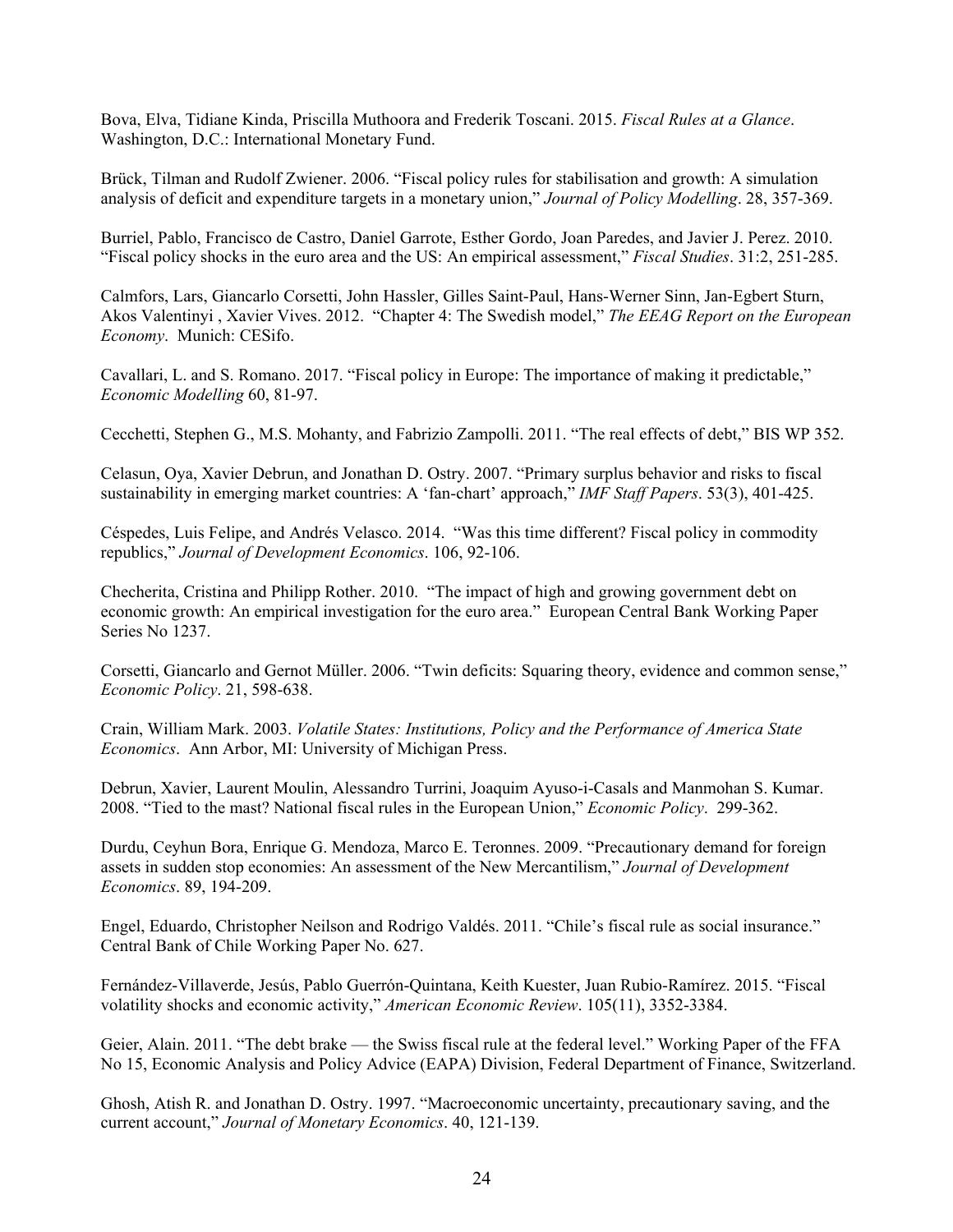Grembi, Veronica, Tommaso Nannicini and Ugo Troiano. 2016. "Do fiscal rules matter?" *American Economic Journal: Applied Economics*. 8(30), 1-30.

Groneck, Max. 2010. "A golden rule of public finance or a fixed deficit regime? Growth and welfare effects of budget rules," *Economic Modelling*. 27, 523-534.

von Hagen, J. and I. J. Harden. 1995. "Budget processes and commitment to fiscal discipline," *European Economic Review*. 39:3-4, 771-779.

Hallerberg, Mark, Rolf Strauch, Jürgen von Hagen. 2007. "The design of fiscal rules and forms of governance in European Union countries," *European Journal of Political Economy*. 23(2), 338-359.

Hauptmeier, Sebastian, Antonio Jesús Sánchez Fuentes, Ludger Schuknecht. 2011. "Towards expenditure rules and fiscal sanity in the euro area," Journal of Policy Modeling. 33, 597-617.

Hebous, Shafik. 2011. "The effects of discretionary fiscal policy on macroeconomic aggregates: A reappraisal," *Journal of Economic Surveys*. 25:4, 674-707.

Hebous, Shafik and Tom Zimmermann. 2013. "Estimating the effects of coordinated fiscal actions in the euro area," *European Economic Review*. 58, 110-121.

Heinemann, Friedrich, Marc-Daniel Moessinger and Mustafa Yeter. 2016. "Do fiscal rules constrain fiscal policy? A meta-regression-analysis," ZEW Discussion Paper No. 16-027.

Holm-Hadulla, F., S. Hauptmeier and P. Rother. 2012. "The impact of expenditure rules on budgetary discipline over the cycle," *Applied Economics*. 44, 3287-3296.

Hondroyiannis, G. and D. Papaoikonomou .2015. "When does it pay to tax? Evidence from state-dependent fiscal multipliers in the euro area," *Economic Modelling* 48, 116-28.

Hou, Yilin and Daniel L. Smith. 2006. "A framework for understanding state balanced budget requirement systems: Reexamining distinctive features and an operational definition," *Public Budgeting & Finance*. 22-45.

Hou, Yilin and Daniel L. Smith. 2010. "Do state balanced budget requirements matter? Testing two explanatory frameworks," *Public Choice*. 145: 57-79.

Inman, Robert P. 1996. "Do balanced budget rules work? U.S. experience and possible lessons for the EMU," NBER Working Paper No. 5838.

International Monetary Fund. 2010. "Strategies for fiscal consolidation in the post-crisis world." Washington, D.C.: International Monetary Fund, Fiscal Affairs Department.

International Monetary Fund. 2012. *World Economic Outlook*. Washington, D.C.: International Monetary Fund.

Jawadi, Fredj, Sushanta K. Mallick and Ricardo M. Sousa. 2016. Fiscal and monetary policies in the BRICS: A panel VAR approach," *Economic Modelling*. 58, 535-542.

Jha, Shikha, Sushanta K. Mallick, Donghyun Park and Pilppinas F. Quising. 2014. "Effectiveness of countercyclical fiscal policy: Evidence from developing Asia," *Journal of Macroeconomics*. 40, 82-98.

Kastrop, C., H. Herres, J. Schnieder, B. Hanke, E. Baumann, M. Snelting and E. Dönnebrink. 2009. *Reforming the Constitutional Budget Rules in Germany*. Berlin: Deficit Rule Reform Team, Economics Department, Public Finance and Economic Affairs Directorate, Federal Ministry of Finance.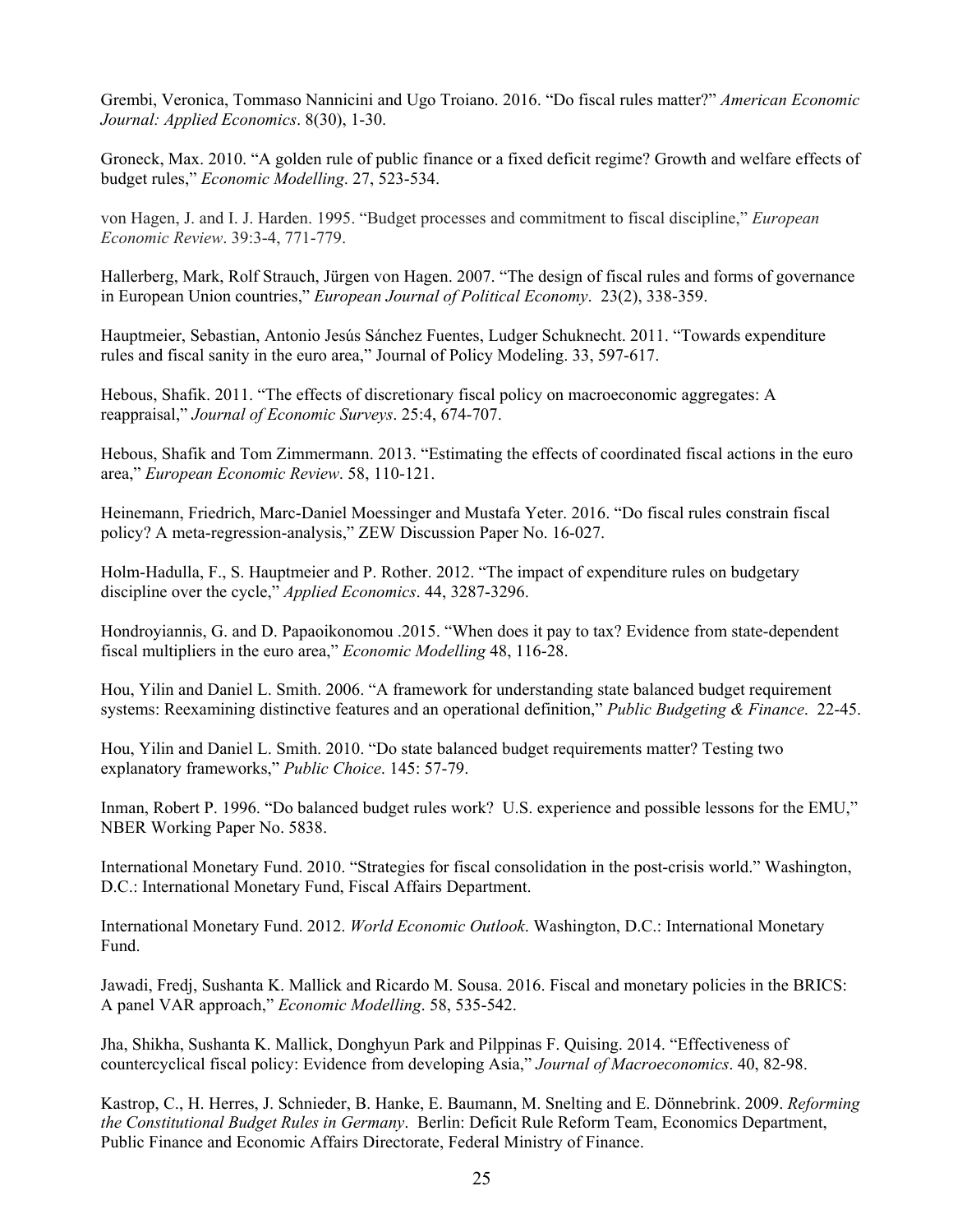Kontopoulos, Y. and R. Perotti. 1999. "Government fragmentation and fiscal policy outcomes: Evidence from OECD countries" in J.M. Poterba and J. von Hagen, eds., *Fiscal Institutions and Fiscal Performance*, Chicago: University of Chicago Press. 81-102.

Kumhof, Michael, and Douglas Laxton. 2013. "Simple fiscal policy rules for small open economies," *Journal of International Economics*. 91, 113-127.

Landon, Stuart and Constance Smith. 2015. "Rule-based resource revenue stabilization funds: A welfare comparison," *The Energy Journal*. 36(2), 117-143.

Leeper, Eric M., Todd B. Walker and Shu-Chun Susan Yang. 2008. "Fiscal foresight: Analytics and econometrics," NBER, Working Paper 14028, May 2008.

Leeper, Eric M., Alexander W. Richter and Todd B. Walker. 2012. "Quantitative effects of fiscal foresight," *American Economic Journal: Economic Policy*. 4:2, 115-144.

Lockwood, Ben, Apostolis Philippopoulos, and Elias Tzavalis. 2001. "Fiscal policy and politics: Theory and evidence from Greece 1960-1997," *Economic Modelling*. 18, 253-268.

Lucas, Robert E. 2003. "Macroeconomic priorities," *American Economic Review*. 93(1), 1-14.

Maliszewski, Wojciech. 2009. "Fiscal policy rules for oil producing counties: A welfare-based assessment," International Monetary Fund Working Paper WP/09/126.

Maltritz, Dominik and Sebastian Wuste. 2015. "Determinants of budget deficits in Europe: The role and relations of fiscal rules, fiscal councils, creative accounting and the Euro," *Economic Modelling*. 48, 222-236.

Mayer, Eric and Nikolai Stähler. 2013. "The debt brake: Business cycle and welfare consequences of Germany's new fiscal policy rule," *Empirca*. 40, 39-74.

Medina, Juan Pablo and Claudio Soto. 2016. "Commodity prices and fiscal policy in a commodity exporting economy," *Economic Modelling*. 59, 335-351.

Mise, Emi, Tai-Hwan Kim, Paul Newbold. 2005. "On suboptimality of the Hodrick-Prescott filter at time series endpoints," *Journal of Macroeconomics*. 27, 53-67.

Morduch, J. 1995. "Income smoothing and consumption smoothing," *Journal of Economic Perspectives*. 9(3), 103-114.

Mountford, Andrew and Harald Uhlig. 2009. "What are the effects of fiscal policy shocks?" *Journal of Applied Econometrics*. 24, 960-992.

New, Michael. 2001. "Limiting government through direct democracy: The case of state tax and expenditure limitations," *Policy Analysis*, No. 420, CATO Institute.

Ojeda-Joya, Jair N., Julian A. Parra-Polania, and Carmina O. Vargas. 2016. "Fiscal rules as a response to commodity shocks: A welfare analysis of the Colombian scenario," *Economic Modelling*. 52, 859-866.

Ossowski, Rolando, Mauricio Villafuerte, Paulo A. Medas and Theo Thomas. 2008. *Managing the Oil Revenue Boom: The Role of Fiscal Institutions*. Occasional Paper 260. Washington, D.C.: International Monetary Fund.

Pallage, Stephane and Michel Robe. 2003. "On the welfare cost of business cycles in developing countries,"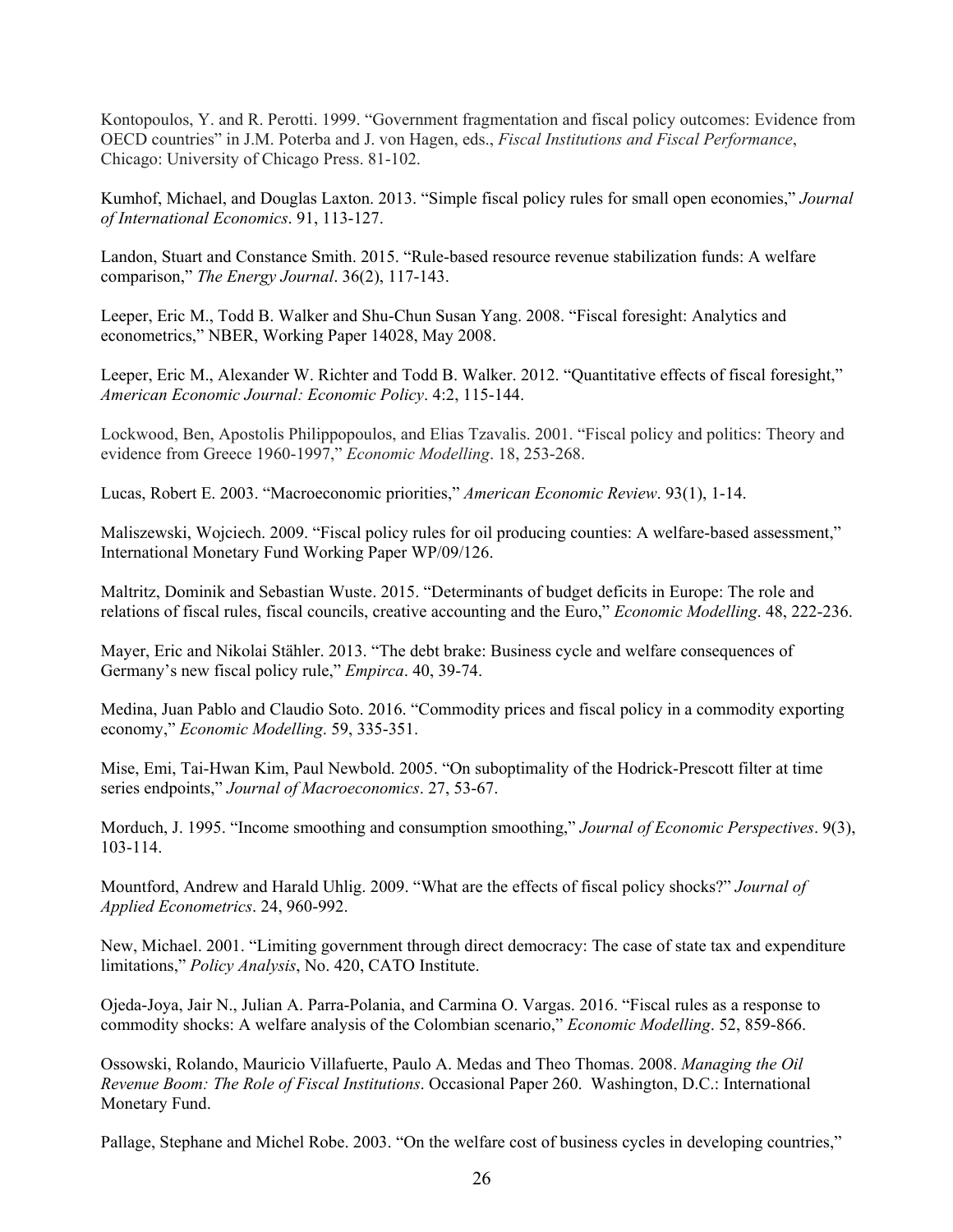*International Economic Review*. 44(2), 677-698.

Passarelli, Francesco and Guido Tabellini. forthcoming. "Emotions and political unrest," *The Journal of Political Economy*.

Perotti, Roberto. 2012. "The effects of tax shocks on output: Not so large, but not so small," *American Economic Journal: Economic Policy*. 4:2, 214-237.

Pieschacón, Anamaría. 2012. "The value of fiscal discipline for oil-exporting countries," *Journal of Monetary Economics*. 59: 250-268.

Poterba, James M. 1995. "Balanced budget rules and fiscal policy: Evidence from the states," *National Tax Journal*. 48(3), 329-336.

Ramey, Valerie A. 2011a. "Can government purchases stimulate the economy?" *Journal of Economic Literature*. 49:3, 673-685.

Ramey, Valerie A. 2011b. "Identifying government spending shocks: It's all in the timing," *The Quarterly Journal of Economics*. 126:1, 1-50.

Reinhart, Carmen M. and Kenneth S. Rogoff . 2010. "Growth in a time of debt," *American Economic Review*. 100(2), 573-578.

Schaechter Andrea, Tidiane Kinda, Nina Budina, and Anke Weber. 2012. "Fiscal rules in response to the crisis — Toward the "Next-Generation" rules. A new dataset." International Monetary Fund Working Paper WP/12/187.

Smith, Daniel L. and Yilin Hou. 2013. "Balanced budget requirements and state spending: A long-panel study," *Public Budgeting & Finance*. 1-18.

Snudden, Stephen. 2016. "Cyclical fiscal rules for oil-exporting countries," *Economic Modelling*. 59, 473-83.

St. Clair, Travis. 2012. "The effect of tax and expenditure limitations on revenue volatility: Evidence from Colorado," *Public Budgeting & Finance*, 61-78.

Staley, Tucker. 2015. "The effect of TELs on state revenue volatility: Evidence from the American states," *Public Budgeting & Finance*. 29-48.

Steger, Gerhard. 2010. "Austria's budget reform: How to create consensus for a decisive change of fiscal rules." *OECD Journal of Budgeting*, 10(1), 1-14.

Velasco, A. 2000. "Debts and deficits with fragmented fiscal policymaking," *Journal of Public Economics*. 76:1, 105-125.

Vogel, Kukas, Werner Roeger and Bernhard Herz. 2013. "The performance of simple fiscal policy rules in monetary union," *Open Economies Review*. 24, 165-196.

Waisanen, Bert. 2014. *State Tax and Expenditure Limits — 2010*. National Council of State Legislatures.

Wijnbergen, Sweder van and Nina Budina. 2011. "Fiscal sustainability, volatility and oil wealth: A stochastic analysis of fiscal spending rules," *The Economics of* Transition. 19(4), 639-666.

Wyplosz, Charles. 2012. "Fiscal rules: Theoretical issues and historical experiences." NBER Working Paper 17884.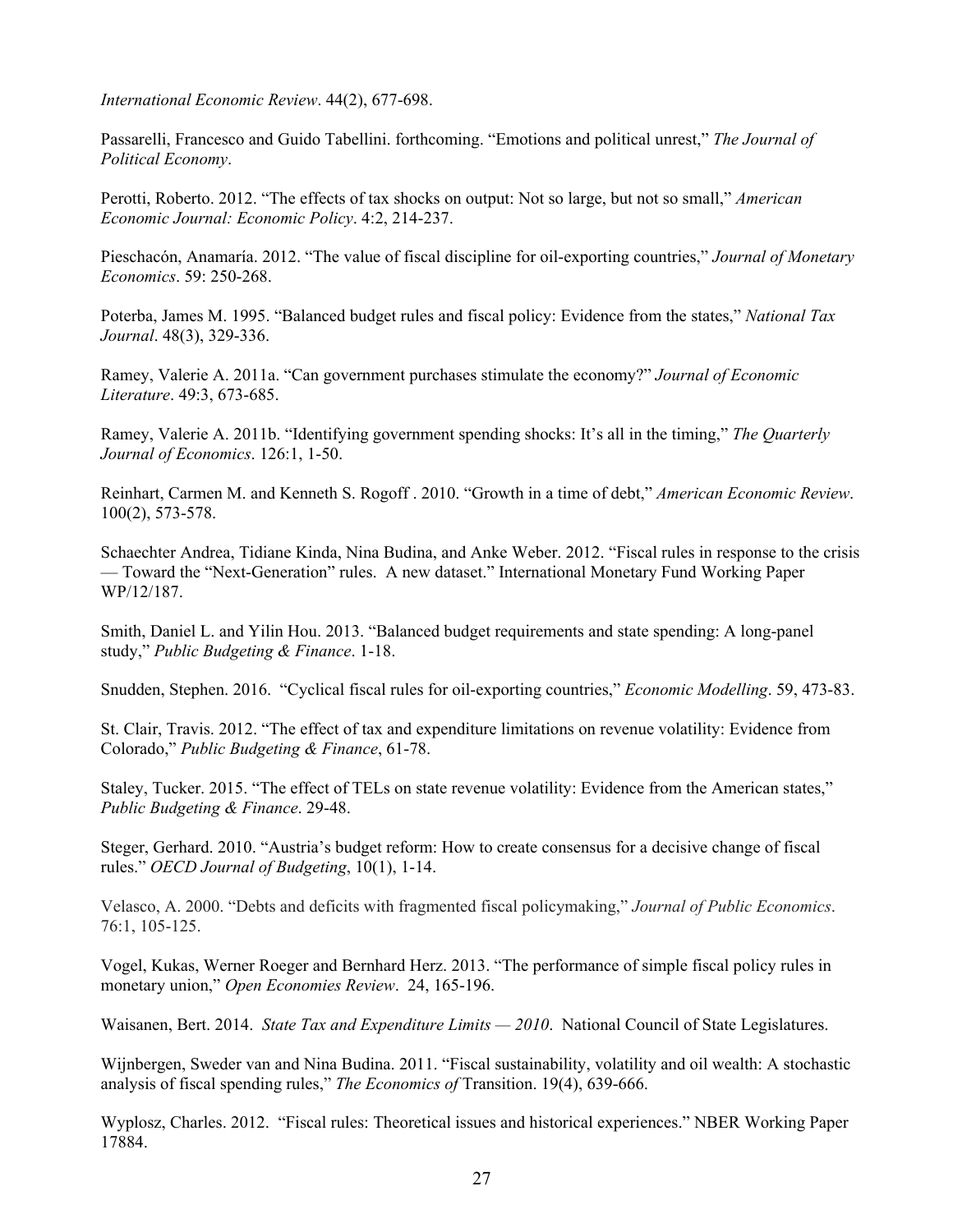#### *Data Appendix*

Real GDP (millions). Source: OECD stat - Gross Domestic product (expenditure approach). National currency, constant prices, OECD base year.

Central government total revenues (millions of national currency). Source: Eurostat Total general government revenue Central government. Millions of national currency (including 'euro fixed' series for euro area countries).

Central government total expenditure (millions of national currency). Source: Eurostat Total general government expenditure Central government. Millions of national currency (including 'euro fixed' series for euro area countries).

Central government debt interest payments (millions of national currency). Source: Eurostat. Interest, payable Central government, millions of national currency (including 'euro fixed' series for euro area countries).

Government expenditure price index. OECD base year 2005=100. Source: OECD stat - deflator Final consumption expenditure of general government.

Debt to GDP ratio. Carmen M. Reinhart and Kenneth S. Rogoff , website for *This Time is Different: Eight Centuries of Financial Folly*. Princeton University Press, 2009. http://www.reinhartandrogoff.com/data/ , downloaded 2013 Aug 12.

Population. Source: Eurostat. Population on 1 January total all ages and both sexes.

Units of national currency per Euro in 2005. Source: Eurostat - annual average for 2005.

Note: For countries that do not use the euro, national currency units are converted to euros using the rate in the Eurostat base year, 2005.

Sample estimation periods are as follows (391 observations). Two earlier years of data are available for each country and employed as lags.

| Austria     | 1990-2011 |
|-------------|-----------|
| Belgium     | 1972-2011 |
| Denmark     | 1992-2011 |
| Finland     | 1977-2011 |
| France      | 1980-2011 |
| Germany     | 1993-2010 |
| Greece      | 1997-2011 |
| Ireland     | 1992-2011 |
| Italy       | 1982-2011 |
| Netherlands | 1972-2011 |
| Norway      | 1992-2011 |
| Portugal    | 1979-2011 |
| Spain       | 1997-2011 |
| Sweden      | 1995-2011 |
| Switzerland | 1992-2002 |
| UK          | 1989-2011 |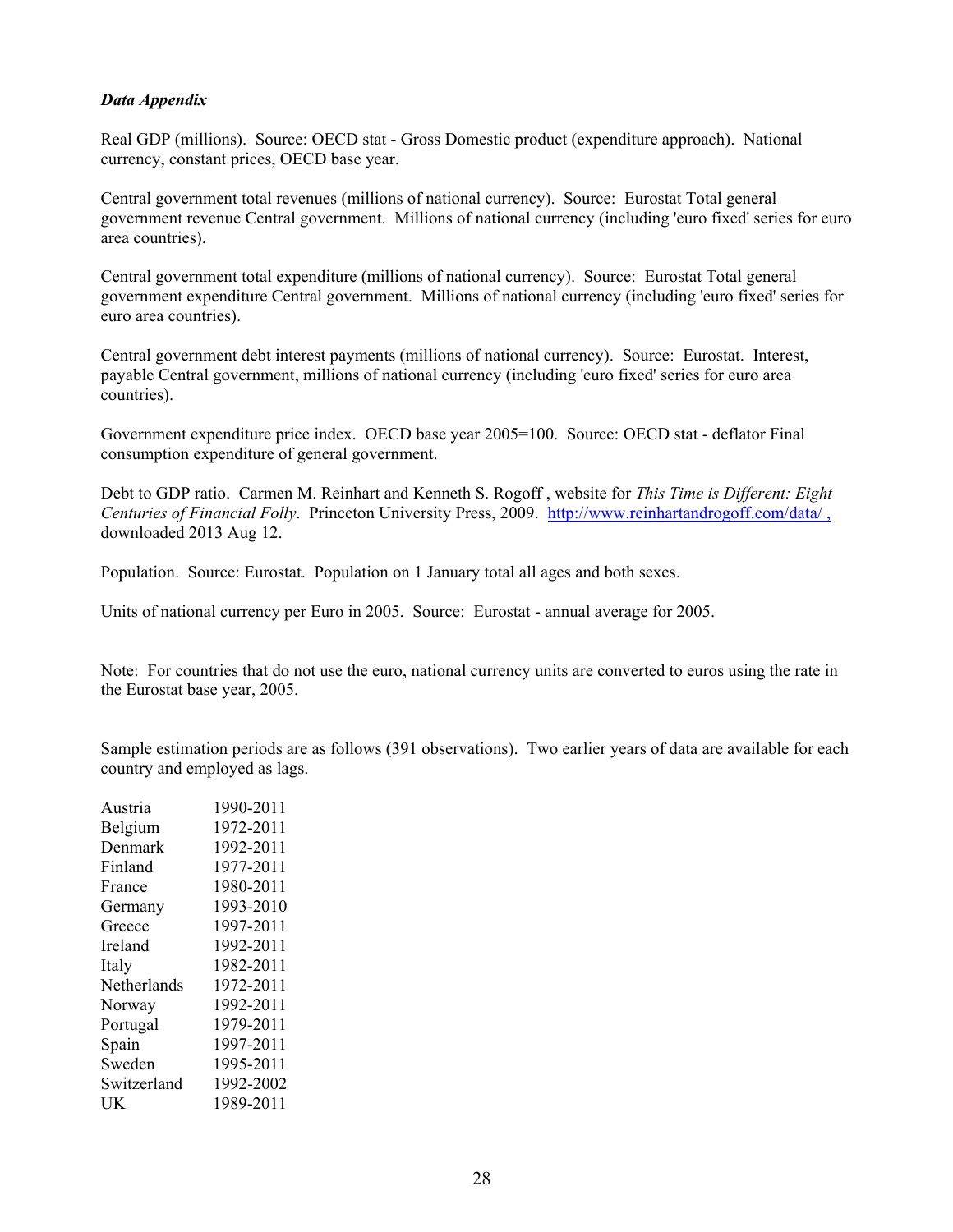#### **Table 1:** *Balanced Budget* **Rules,** *Moving Average* **Rule, and Baseline** *Discretionary* **Policy**

|                                                      | Welfare<br>Gain<br>$\frac{\text{Value of } \tau^*}{\text{Value of } \tau^*}$<br>(1) | Standard<br>deviation†<br>of the log of<br>government<br>program<br>spending<br>(2) | Standard<br>deviation†<br>of the log<br>of private<br>consumption<br>(3) | Percentage of<br>the 20,000<br>simulations where<br>the debt/GDP ratio<br>exceeds 150% in<br><u>at least one year</u><br>(4) |
|------------------------------------------------------|-------------------------------------------------------------------------------------|-------------------------------------------------------------------------------------|--------------------------------------------------------------------------|------------------------------------------------------------------------------------------------------------------------------|
| A. Balanced budget rules                             |                                                                                     |                                                                                     |                                                                          |                                                                                                                              |
| 1. Current period balanced                           | .32                                                                                 | .087                                                                                | .056                                                                     | $\cdot$                                                                                                                      |
| budget                                               |                                                                                     |                                                                                     |                                                                          |                                                                                                                              |
| 2. Forecast balanced budget                          | .60                                                                                 | .072                                                                                | .056                                                                     | $\cdot$ .2                                                                                                                   |
| 3. One-lag balanced budget                           | .01                                                                                 | .111                                                                                | .056                                                                     | $\cdot$                                                                                                                      |
| B. Moving average rule                               |                                                                                     |                                                                                     |                                                                          |                                                                                                                              |
| Moving average length:                               |                                                                                     |                                                                                     |                                                                          |                                                                                                                              |
| 2-years                                              | .36                                                                                 | .080                                                                                | .056                                                                     | $\cdot$                                                                                                                      |
| 5-years                                              | .41                                                                                 | .071                                                                                | .056                                                                     | $\cdot$                                                                                                                      |
| 7-years                                              | .43                                                                                 | .067                                                                                | .057                                                                     | .4                                                                                                                           |
| $10$ -years                                          | .45                                                                                 | .061                                                                                | .058                                                                     | .7                                                                                                                           |
| C. Baseline <i>discretionary</i><br>policy (the VAR) |                                                                                     | .107                                                                                | .061                                                                     | .3                                                                                                                           |

\* *τ* is defined as the welfare gain of the indicated fiscal rule, measured as the percentage reduction in government program expenditure under the fiscal rule that would equate welfare under the rule to welfare under the baseline (*discretionary*) path given by the simulated VAR. That is, *τ* is the proportion of government expenditure the representative individual would be willing to give up in every period, forever, to be guaranteed the government expenditure path associated with the fiscal rule rather than the baseline path.

 $\mathcal{L}_\text{max}$  and the contract of the contract of the contract of the contract of the contract of the contract of the contract of the contract of the contract of the contract of the contract of the contract of the contrac

<sup>†</sup> The standard deviation is calculated for each of the 20,000 simulations over the 100 periods for which government spending, revenues and output are variable. This table reports the average of the standard deviations for the 20,000 simulations.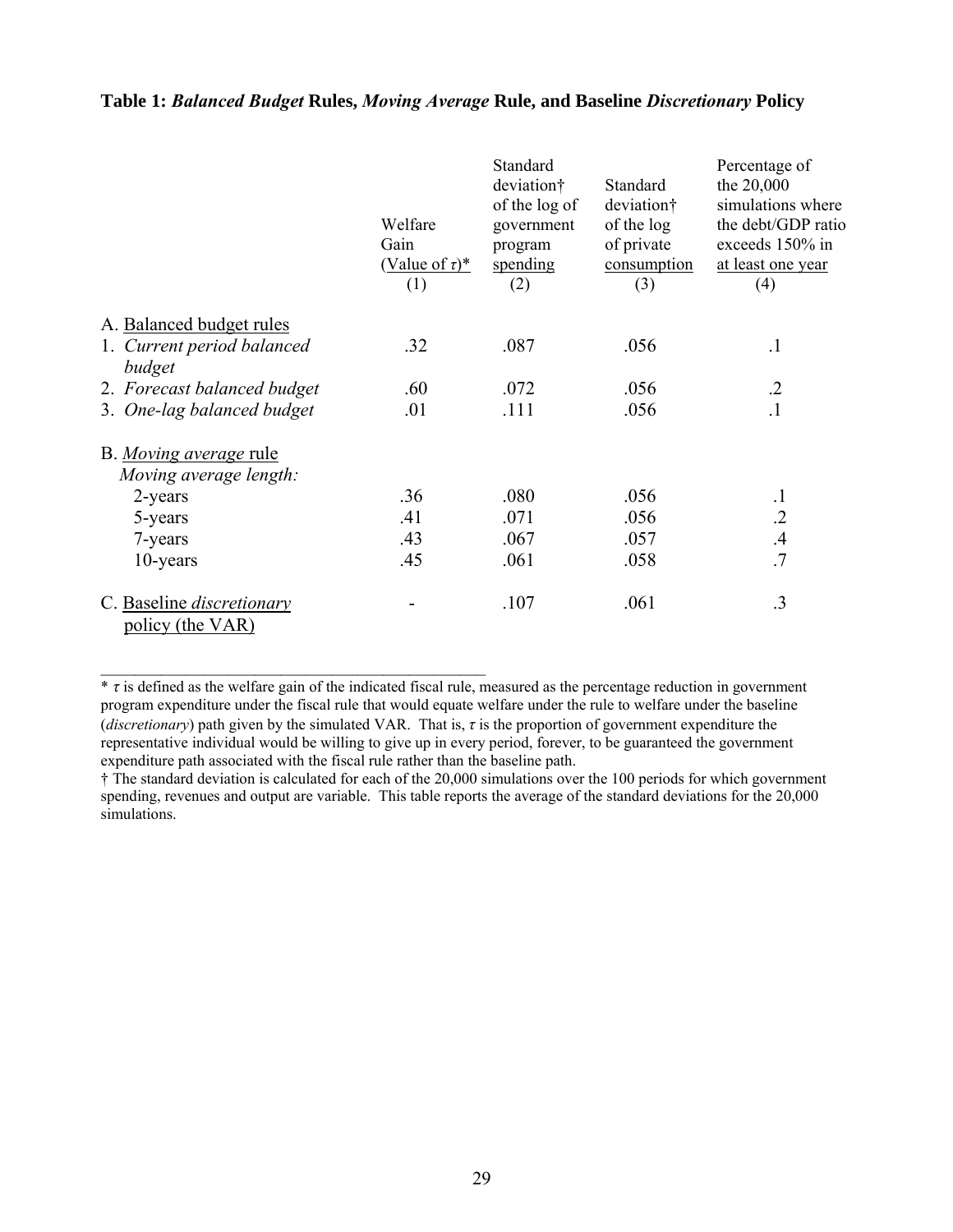## **Table 2: Comparison of Selected Expenditure Rules**

|                                               | Welfare<br>Gain<br>(Value of $\tau$ )*<br>(1) | Standard<br>deviation†<br>of the log of<br>government<br>program<br>spending<br>(2) | Standard<br>deviation†<br>of the log of<br>private<br>consumption<br>(3) | Percentage of<br>the 20,000<br>simulations where<br>the debt/GDP ratio<br>exceeds 150% in<br>at least one year<br>(4) |
|-----------------------------------------------|-----------------------------------------------|-------------------------------------------------------------------------------------|--------------------------------------------------------------------------|-----------------------------------------------------------------------------------------------------------------------|
| 1. Trend revenue rule                         | .63                                           | .070                                                                                | .056                                                                     | $\cdot$ .2                                                                                                            |
| 2. Swiss rule                                 | .60                                           | .071                                                                                | .057                                                                     | $\cdot$ 3                                                                                                             |
| 3. Forecast balanced<br><i>budget</i> rule    | .60                                           | .072                                                                                | .056                                                                     | $\cdot$ 2                                                                                                             |
| 4. 10-year moving average<br>rule             | .45                                           | .061                                                                                | .058                                                                     | .7                                                                                                                    |
| 5. Average revenue rule                       | $-.26$                                        | $\boldsymbol{0}$                                                                    | .084                                                                     | 29.2                                                                                                                  |
| 6. Profligate government<br>scenario          | $-2.70$                                       | .153                                                                                | .072                                                                     | 17.0                                                                                                                  |
| 7. Baseline discretionary<br>policy (the VAR) |                                               | .107                                                                                | .061                                                                     | $\cdot$ 3                                                                                                             |

See notes to Table 1.

\_\_\_\_\_\_\_\_\_\_\_\_\_\_\_\_\_\_\_\_\_\_\_\_\_\_\_\_\_\_\_\_\_\_\_\_\_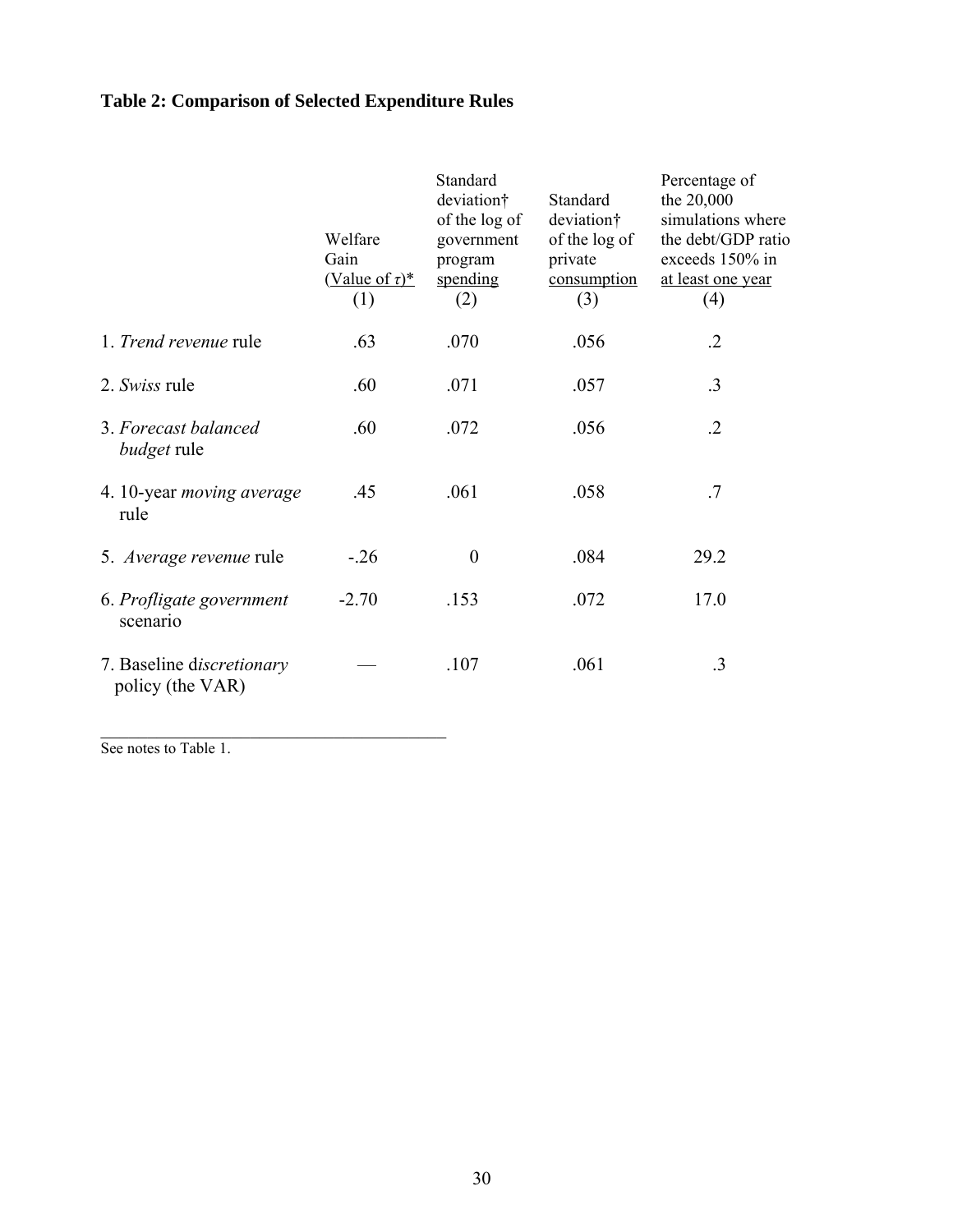|                                             | $\gamma=2$<br>$r = 0.02$<br>$p = 0.02$ | $\gamma=2$<br>$r = 0.03$<br>$p=.03$ | $\gamma=2$<br>$r = 01$<br>$p = 01$ | $\gamma = 4$<br>$r = 0.02$<br>$p = 0.02$ | $\gamma = 4$<br>$r = 0.03$<br>$p=.03$ | $\gamma = 4$<br>$r = 01$<br>$p = 01$ |
|---------------------------------------------|----------------------------------------|-------------------------------------|------------------------------------|------------------------------------------|---------------------------------------|--------------------------------------|
| A. Welfare Gain (Value of $\tau$ )          | (1)                                    | (2)                                 | (3)                                | (4)                                      | (5)                                   | (6)                                  |
| 1. Trend revenue rule                       | .63                                    | .71                                 | .47                                | .93                                      | 1.07                                  | .67                                  |
| 2. Swiss rule                               | .60                                    | .67                                 | .44                                | .91                                      | 1.04                                  | .65                                  |
| 3. Forecast balanced budget rule            | .60                                    | .67                                 | .44                                | .90                                      | 1.04                                  | .64                                  |
| 4. Moving average rule, 10-year             | .45                                    | .53                                 | .31                                | .67                                      | .80                                   | .45                                  |
|                                             |                                        |                                     |                                    |                                          |                                       |                                      |
| B. Average standard deviation of $log(G)$   |                                        |                                     |                                    |                                          |                                       |                                      |
| 1. Trend revenue rule                       | .070                                   | .075                                | .066                               | .070                                     | .075                                  | .066                                 |
| 2. Swiss rule                               | .071                                   | .076                                | .067                               | .071                                     | .076                                  | .067                                 |
| 3. Forecast balanced budget rule            | .072                                   | .076                                | .068                               | .072                                     | .076                                  | .068                                 |
| 4. Moving average rule, 10-year             | .061                                   | .067                                | .055                               | .061                                     | .067                                  | .055                                 |
|                                             |                                        |                                     |                                    |                                          |                                       |                                      |
| C. Average standard deviation of $log(Y-R)$ |                                        |                                     |                                    |                                          |                                       |                                      |
| 1. Trend revenue rule                       | .056                                   | .057                                | .056                               | .056                                     | .057                                  | .056                                 |
| 2. Swiss rule                               | .057                                   | .057                                | .057                               | .057                                     | .057                                  | .057                                 |
| 3. Forecast balanced budget rule            | .056                                   | .057                                | .056                               | .056                                     | .057                                  | .056                                 |
| 4. Moving average rule, 10-year             | .058                                   | .058                                | .057                               | .058                                     | .058                                  | .057                                 |

#### **Table 3: Comparison of the Welfare Gain (***τ***) and Volatility Measures for Different Model Parameters**

 $\mathcal{L}_\text{max}$ See notes to Table 1.

Entries in bold type indicate the best fiscal rule for the indicated parameter values.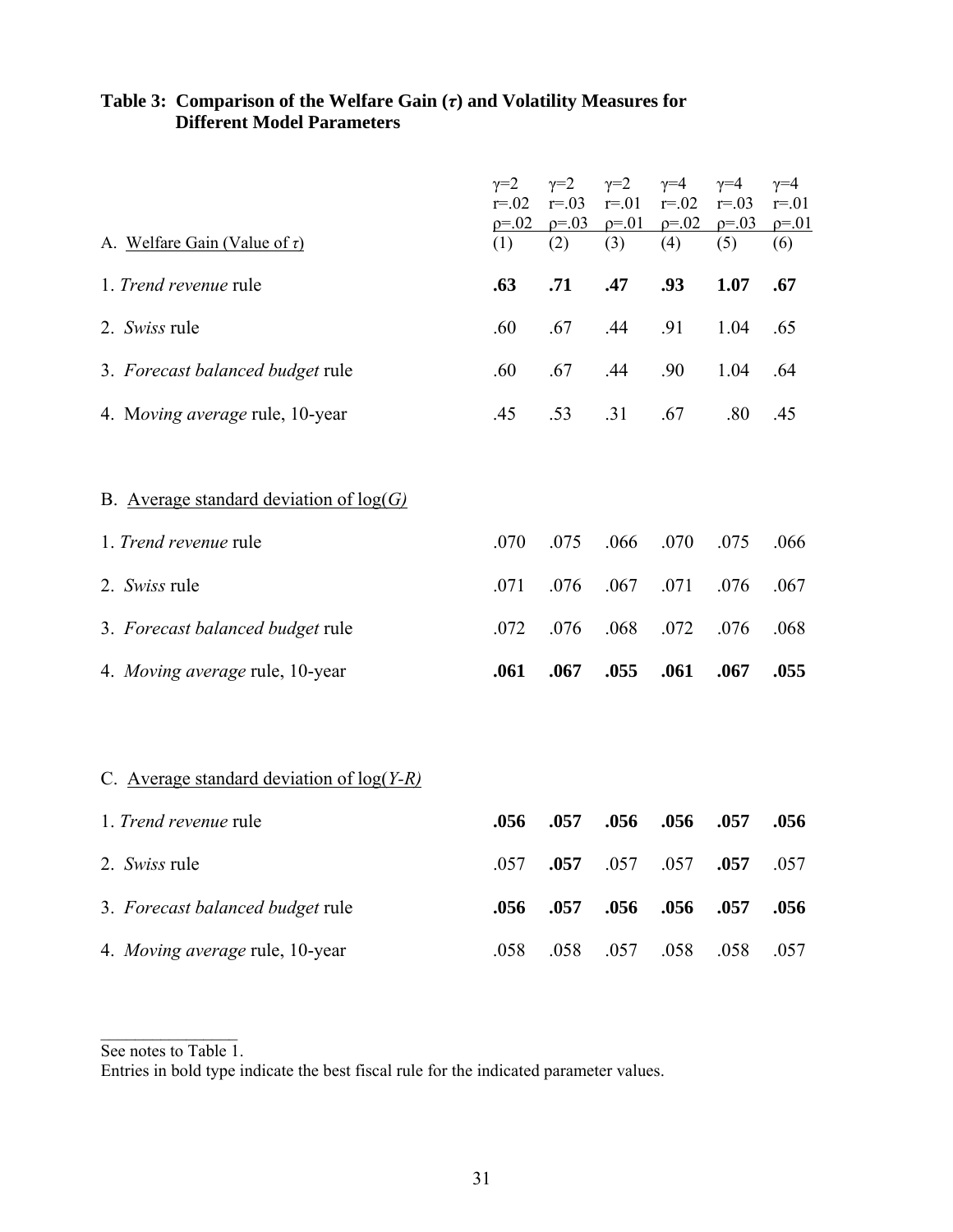

# **Figure 1: Responses to a One Standard Deviation Structural Shock**

Note: Confidence bands are the  $5<sup>th</sup>$  and  $95<sup>th</sup>$  percentiles.